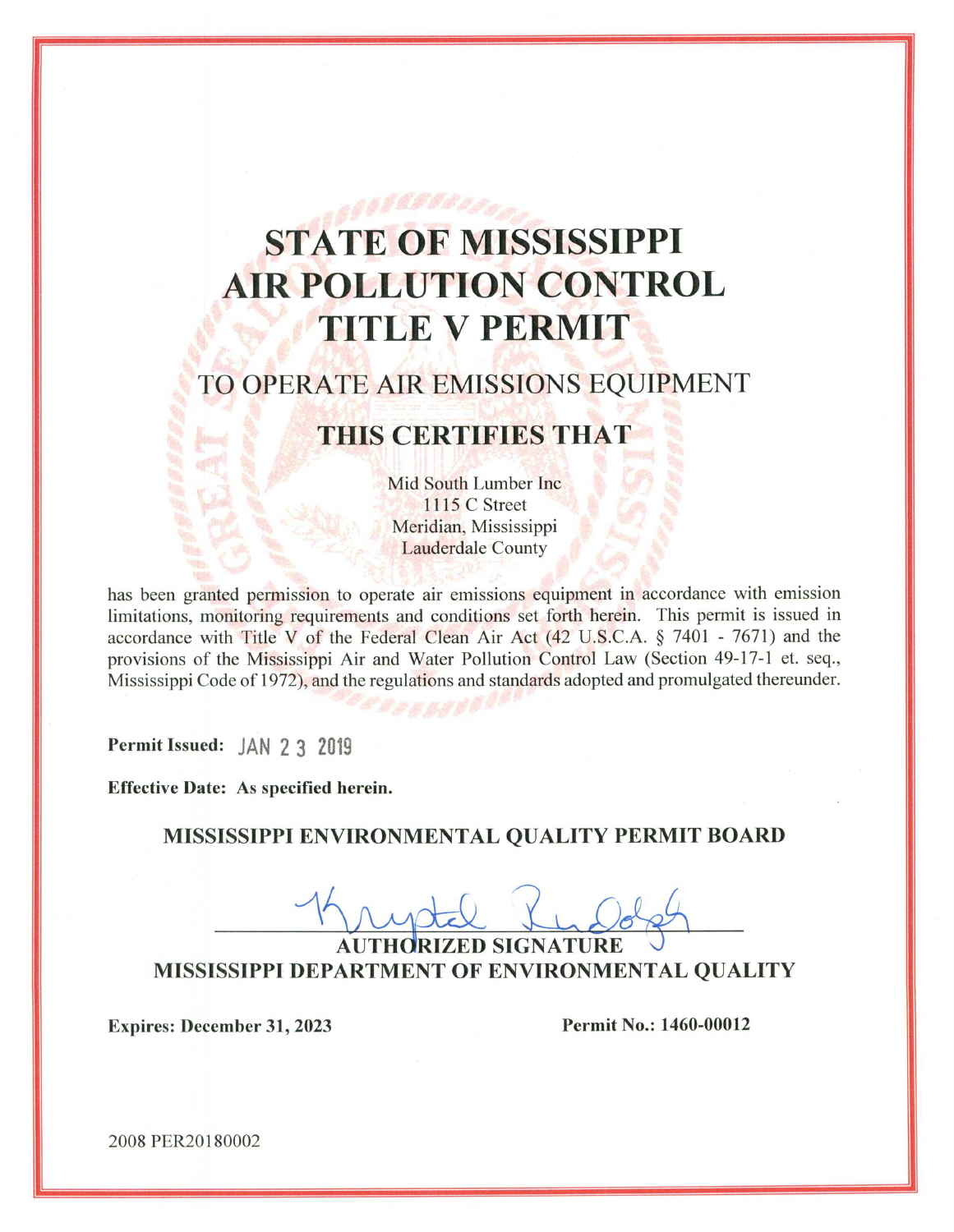## **TABLE OF CONTENTS**

| SECTION 5. MONITORING, RECORDKEEPING & REPORTING REOUIREMENTS18 |  |
|-----------------------------------------------------------------|--|
|                                                                 |  |
|                                                                 |  |
|                                                                 |  |

## **APPENDIX A LIST OF ABBREVIATIONS USED IN THIS PERMIT**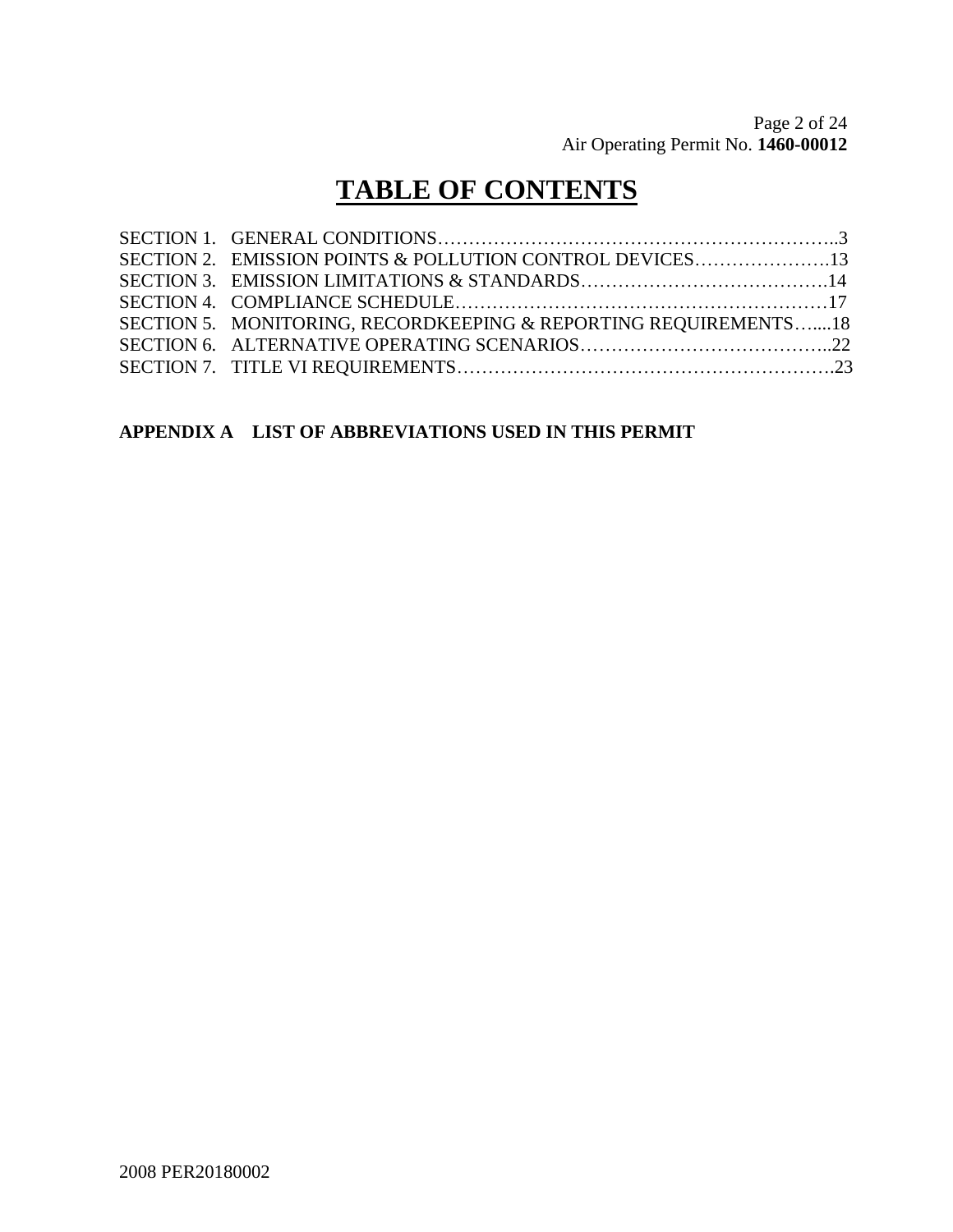## SECTION 1. GENERAL CONDITIONS

1.1 The permittee must comply with all conditions of this permit. Any permit noncompliance constitutes a violation of the Federal Act and is grounds for enforcement action; for permit termination, revocation and reissuance, or modification; or for denial of a permit renewal application.

(Ref.: 11 Miss. Admin. Code Pt. 2, R. 6.3.A(6)(a).)

1.2 It shall not be a defense for a permittee in an enforcement action that it would have been necessary to halt or reduce the permitted activity in order to maintain compliance with the conditions of this permit.

(Ref.: 11 Miss. Admin. Code Pt. 2, R. 6.3.A(6)(b).)

1.3 This permit and/or any part thereof may be modified, revoked, reopened, and reissued, or terminated for cause. The filing of a request by the permittee for a permit modification, revocation and reissuance, or termination, or of a notification of planned changes or anticipated noncompliance does not stay any permit condition.

(Ref.: 11 Miss. Admin. Code Pt. 2, R. 6.3.A(6)(c).)

1.4 Prior to its expiration, this permit may be reopened in accordance with the provisions listed below.

(a) This permit shall be reopened and revised under any of the following circumstances:

- (1) Additional applicable requirements under the Federal Act become applicable to a major Title V source with a remaining permit term of 3 or more years. Such a reopening shall be completed no later than 18 months after promulgation of the applicable requirement. No such reopening is required if the effective date of the requirement is later than the date on which the permit is due to expire, unless the original permit or any of its terms and conditions has been extended.
- (2) Additional requirements (including excess emissions requirements) become applicable to an affected source under the acid rain program. Upon approval by the Administrator, excess emissions offset plans shall be deemed to be incorporated into the permit.
- (3) The Permit Board or EPA determines that the permit contains a material mistake or that inaccurate statements were made in establishing the emission standards or other terms or conditions of the permit.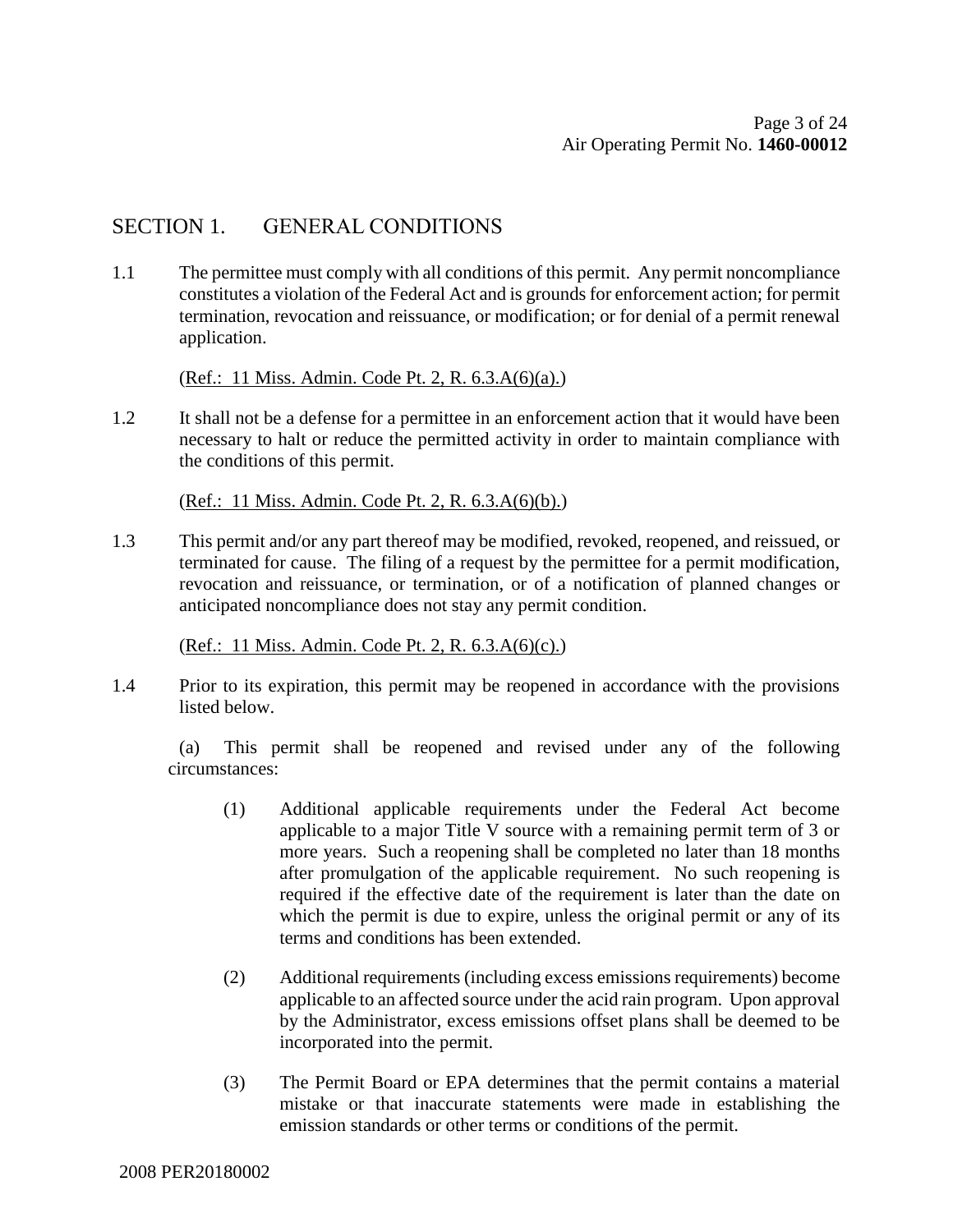- (4) The Administrator or the Permit Board determines that the permit must be revised or revoked to assure compliance with the applicable requirements.
- (b) Proceedings to reopen and issue this permit shall follow the same procedures as apply to initial permit issuance and shall only affect those parts of the permit for which cause to reopen exists. Such reopening shall be made as expeditiously as practicable.
- (c) Reopenings shall not be initiated before a notice of such intent is provided to the Title V source by the DEQ at least 30 days in advance of the date that the permit is to be reopened, except that the Permit Board may provide a shorter time period in the case of an emergency.

#### (Ref.: 11 Miss. Admin. Code Pt. 2, R. 6.4.G.)

1.5 The permittee shall furnish to the DEQ within a reasonable time any information the DEQ may request in writing to determine whether cause exists for modifying, revoking and reissuing, or terminating the permit or to determine compliance with the permit. Upon request, the permittee shall also furnish to the DEQ copies of records required to be kept by the permittee or, for information to be confidential, the permittee shall furnish such records to DEQ along with a claim of confidentiality. The permittee may furnish such records directly to the Administrator along with a claim of confidentiality.

(Ref.: 11 Miss. Admin. Code Pt. 2, R. 6.3.A(6)(e).)

1.6 This permit does not convey any property rights of any sort, or any exclusive privilege.

(Ref.: 11 Miss. Admin. Code Pt. 2, R. 6.3.A(6)(d).)

1.7 The provisions of this permit are severable. If any provision of this permit, or the application of any provision of this permit to any circumstances, is challenged or held invalid, the validity of the remaining permit provisions and/or portions thereof or their application to other persons or sets of circumstances, shall not be affected thereby.

(Ref.: 11 Miss. Admin. Code Pt. 2, R. 6.3.A(5).)

- 1.8 The permittee shall pay to the DEQ an annual permit fee. The amount of fee shall be determined each year based on the provisions of regulated pollutants for fee purposes and the fee schedule specified in the Commission on Environmental Quality's order which shall be issued in accordance with the procedure outlined in Regulation 11 Miss. Admin. Code Pt. 2, Ch. 6.
	- (a) For purposes of fee assessment and collection, the permittee shall elect for actual or allowable emissions to be used in determining the annual quantity of emissions unless the Commission determines by order that the method chosen by the applicant for calculating actual emissions fails to reasonably represent actual emissions. Actual emissions shall be calculated using emission monitoring data or direct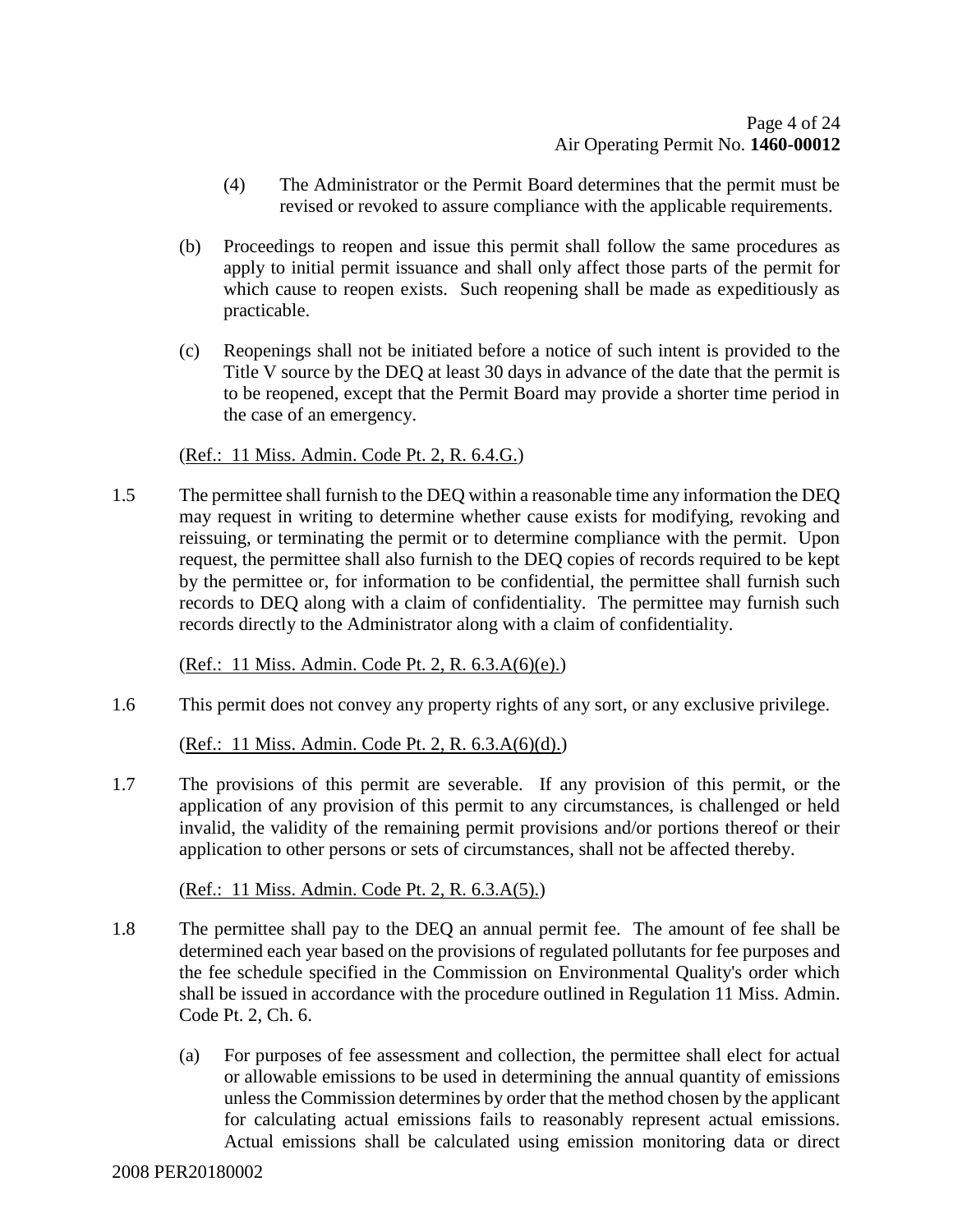emissions measurements for the pollutant(s); mass balance calculations such as the amounts of the pollutant(s) entering and leaving process equipment and where mass balance calculations can be supported by direct measurement of process parameters, such direct measurement data shall be supplied; published emission factors such as those relating release quantities to throughput or equipment type (e.g., air emission factors); or other approaches such as engineering calculations (e.g., estimating volatilization using published mathematical formulas) or best engineering judgments where such judgments are derived from process and/or emission data which supports the estimates of maximum actual emission.

### (Ref.: 11 Miss. Admin. Code Pt. 2, R. 6.6.A(2).)

(b) If the Commission determines that there is not sufficient information available on a facility's emissions, the determination of the fee shall be based upon the permitted allowable emissions until such time as an adequate determination of actual emissions is made. Such determination may be made anytime within one year of the submittal of actual emissions data by the permittee.

### (Ref.: 11 Miss. Admin. Code Pt. 2, R. 6.6.A(2).)

(c) If at any time within the year the Commission determines that the information submitted by the permittee on actual emissions is insufficient or incorrect, the permittee will be notified of the deficiencies and the adjusted fee schedule. Past due fees from the adjusted fee schedule will be paid on the next scheduled quarterly payment time.

## (Ref.: 11 Miss. Admin. Code Pt. 2, R. 6.6.D(2).)

(d) The fee shall be due September 1 of each year. By July 1 of each year the permittee shall submit an inventory of emissions for the previous year on which the fee is to be assessed. The permittee may elect a quarterly payment method of four (4) equal payments; notification of the election of quarterly payments must be made to the DEQ by the first payment date of September 1. The permittee shall be liable for penalty as prescribed by State Law for failure to pay the fee or quarterly portion thereof by the date due.

## (Ref.: 11 Miss. Admin. Code Pt. 2, R. 6.6.D.)

(e) If in disagreement with the calculation or applicability of the Title V permit fee, the permittee may petition the Commission in writing for a hearing in accordance with State Law. Any disputed portion of the fee for which a hearing has been requested will not incur any penalty or interest from and after the receipt by the Commission of the hearing petition.

(Ref.: 11 Miss. Admin. Code Pt. 2, R. 6.6.C.)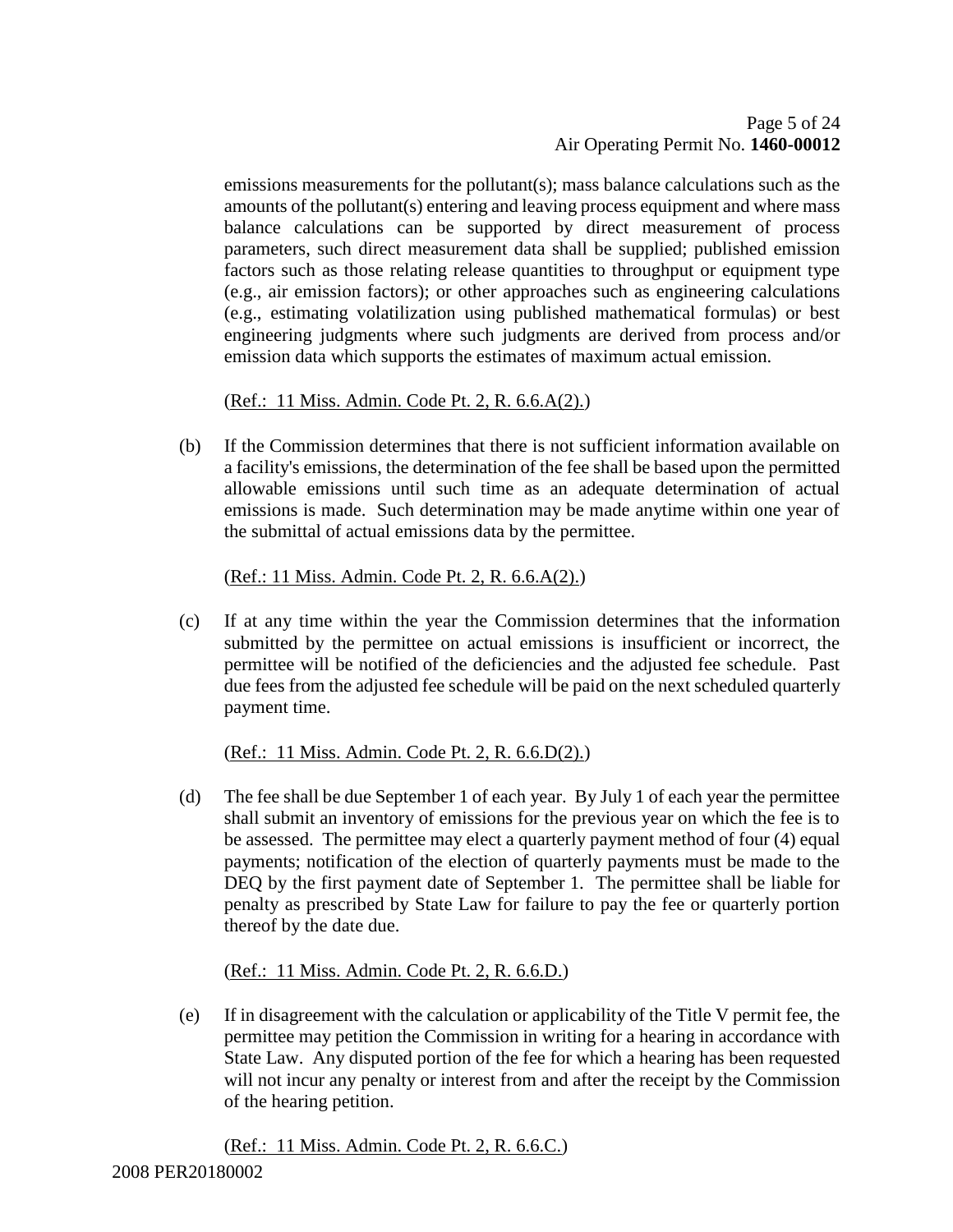1.9 No permit revision shall be required under any approved economic incentives, marketable permits, emissions trading and other similar programs or processes for changes that are provided for in this permit.

(Ref.: 11 Miss. Admin. Code Pt. 2, R. 6.3.A(8).)

1.10 Any document required by this permit to be submitted to the DEQ shall contain a certification by a responsible official that states that, based on information and belief formed after reasonable inquiry, the statements and information in the document are true, accurate, and complete.

(Ref.: 11 Miss. Admin. Code Pt. 2, R. 6.2.E.)

- 1.11 The permittee shall allow the DEQ, or an authorized representative, upon the presentation of credentials and other documents as may be required by law, to perform the following:
	- (a) enter upon the permittee's premises where a Title V source is located or emissionsrelated activity is conducted, or where records must be kept under the conditions of this permit;
	- (b) have access to and copy, at reasonable times, any records that must be kept under the conditions of this permit;
	- (c) inspect at reasonable times any facilities, equipment (including monitoring and air pollution control equipment), practices, or operations regulated or required under the permit; and
	- (d) as authorized by the Federal Act, sample or monitor, at reasonable times, substances or parameters for the purpose of assuring compliance with the permit or applicable requirements.

### (Ref.: 11 Miss. Admin. Code Pt. 2, R. 6.3.C(2).)

1.12 Except as otherwise specified or limited herein, the permittee shall have necessary sampling ports and ease of accessibility for any new air pollution control equipment, obtained after May 8, 1970, and vented to the atmosphere.

(Ref.: 11 Miss. Admin. Code Pt. 2, R. 1.3.I(1).)

1.13 Except as otherwise specified or limited herein, the permittee shall provide the necessary sampling ports and ease of accessibility when deemed necessary by the Permit Board for air pollution control equipment that was in existence prior to May 8, 1970.

(Ref.: 11 Miss. Admin. Code Pt. 2, R. 1.3.I(2).)

1.14 Compliance with the conditions of this permit shall be deemed compliance with any

2008 PER20180002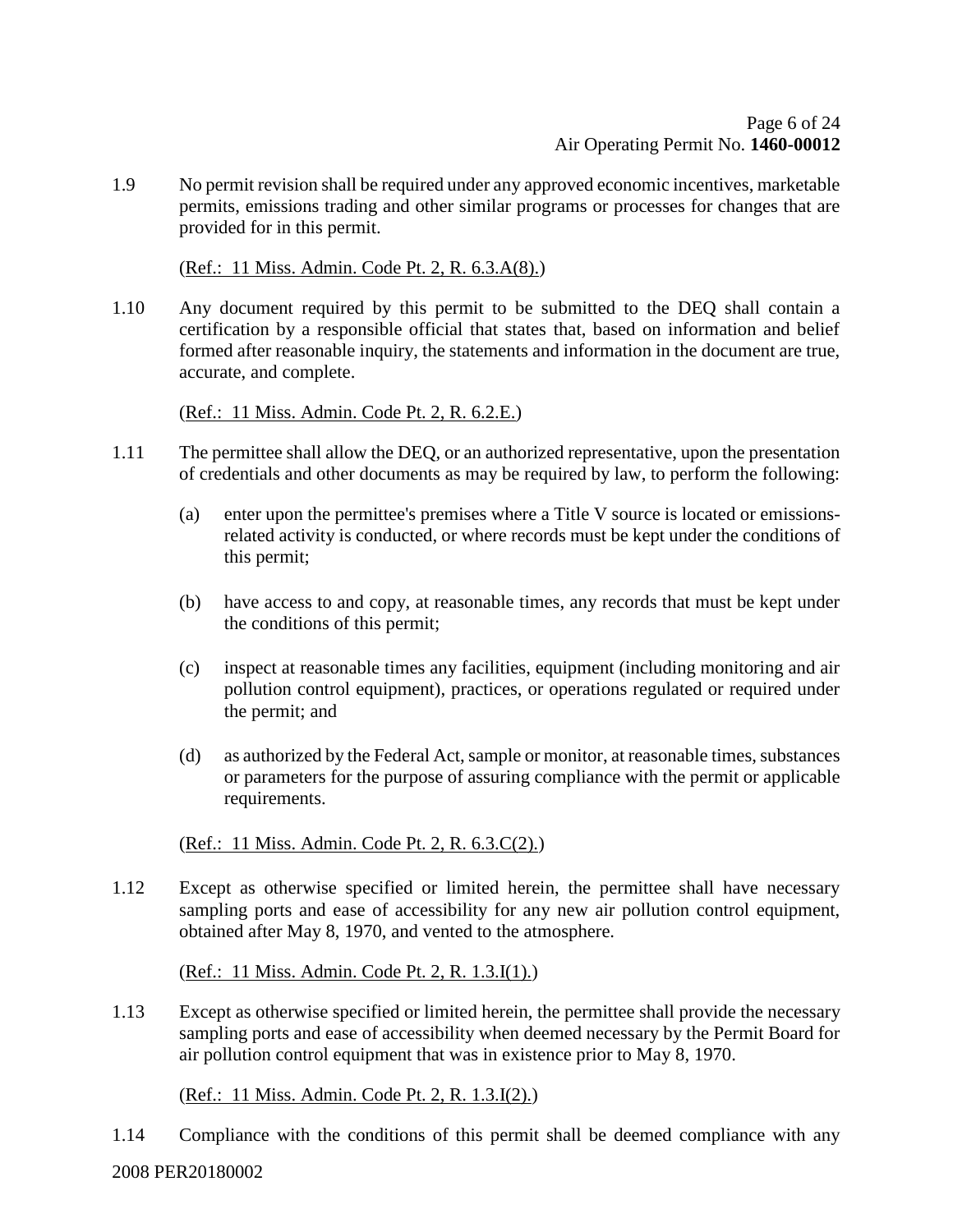applicable requirements as of the date of permit issuance where such applicable requirements are included and are specifically identified in the permit or where the permit contains a determination, or summary thereof, by the Permit Board that requirements specifically identified previously are not applicable to the source.

(Ref.: 11 Miss. Admin. Code Pt. 2, R. 6.3.F(1).)

- 1.15 Nothing in this permit shall alter or affect the following:
	- (a) the provisions of Section 303 of the Federal Act (emergency orders), including the authority of the Administrator under that section;
	- (b) the liability of an owner or operator of a source for any violation of applicable requirements prior to or at the time of permit issuance;
	- (c) the applicable requirements of the acid rain program, consistent with Section 408(a) of the Federal Act.
	- (d) the ability of EPA to obtain information from a source pursuant to Section 114 of the Federal Act.

(Ref.: 11 Miss. Admin. Code Pt. 2, R. 6.3.F(2).)

1.16 The permittee shall comply with the requirement to register a Risk Management Plan if permittee's facility is required pursuant to Section 112(r) of the Act to register such a plan.

(Ref.: 11 Miss. Admin. Code Pt. 2, R. 6.3.H.)

1.17 Expiration of this permit terminates the permittee's right to operate unless a timely and complete renewal application has been submitted. A timely application is one which is submitted at least six (6) months prior to expiration of the Title V permit. If the permittee submits a timely and complete application, the failure to have a Title V permit is not a violation of regulations until the Permit Board takes final action on the permit application. This protection shall cease to apply if, subsequent to the completeness determination, the permittee fails to submit by the deadline specified in writing by the DEQ any additional information identified as being needed to process the application.

(Ref.: 11 Miss. Admin. Code Pt. 2, R. 6.4.C(2)., R. 6.4.B., and R. 6.2.A(1)(c).)

- 1.18 The permittee is authorized to make changes within their facility without requiring a permit revision (ref: Section 502(b)(10) of the Act) if:
	- (a) the changes are not modifications under any provision of Title I of the Act;
	- (b) the changes do not exceed the emissions allowable under this permit;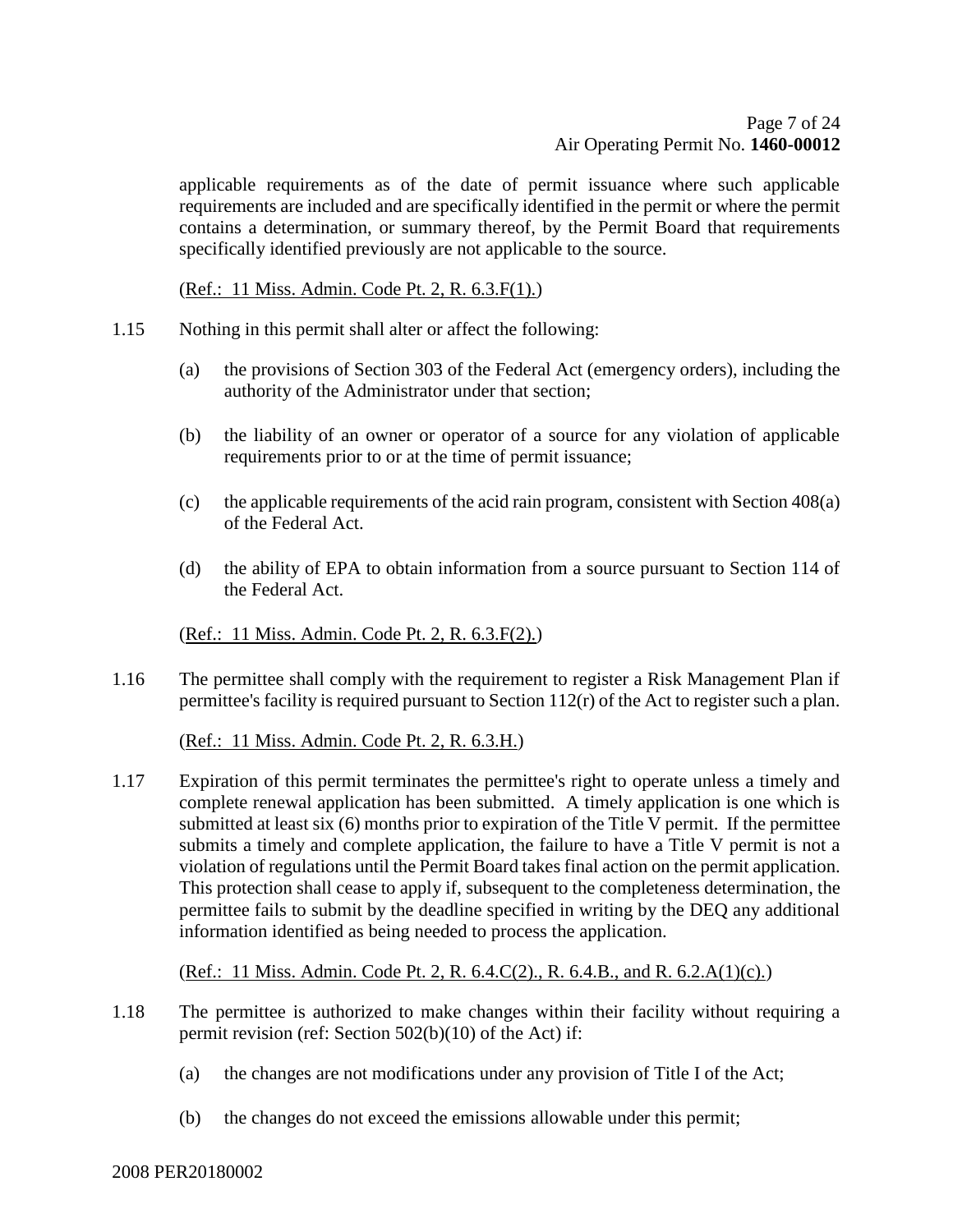- (c) the permittee provides the Administrator and the Department with written notification in advance of the proposed changes (at least seven (7) days, or such other time frame as provided in other regulations for emergencies) and the notification includes:
	- (1) a brief description of the change(s),
	- (2) the date on which the change will occur,
	- (3) any change in emissions, and
	- (4) any permit term or condition that is no longer applicable as a result of the change;
- (d) the permit shield shall not apply to any Section  $502(b)(10)$  change.

(Ref.: 11 Miss. Admin. Code Pt. 2, R. 6.4.F(1).)

1.19 Should the Executive Director of the Mississippi Department of Environmental Quality declare an Air Pollution Emergency Episode, the permittee will be required to operate in accordance with the permittee's previously approved Emissions Reduction Schedule or, in the absence of an approved schedule, with the appropriate requirements specified in 11 Miss. Admin. Code Pt. 2, Ch. 3., "Regulations for the Prevention of Air Pollution Emergency Episodes" for the level of emergency declared.

(Ref.: 11 Miss. Admin. Code Pt. 2, Ch. 3.)

- 1.20 Except as otherwise provided herein, a modification of the facility may require a Permit to Construct in accordance with the provisions of Regulations 11 Miss. Admin. Code Pt. 2, Ch. 2., "Permit Regulations for the Construction and/or Operation of Air Emissions Equipment", and may require modification of this permit in accordance with Regulations 11 Miss. Admin. Code Pt. 2, Ch. 6., "Air Emissions Operating Permit Regulations for the Purposes of Title V of the Federal Clean Air Act". Modification is defined as "[a]ny physical change in or change in the method of operation of a facility which increases the actual emissions or the potential uncontrolled emissions of any air pollutant subject to regulation under the Federal Act emitted into the atmosphere by that facility or which results in the emission of any air pollutant subject to regulation under the Federal Act into the atmosphere not previously emitted. A physical change or change in the method of operation shall not include:
	- (a) routine maintenance, repair, and replacement;
	- (b) use of an alternative fuel or raw material by reason of an order under Sections 2 (a) and (b) of the Federal Energy Supply and Environmental Coordination Act of 1974 (or any superseding legislation) or by reason of a natural gas curtailment plan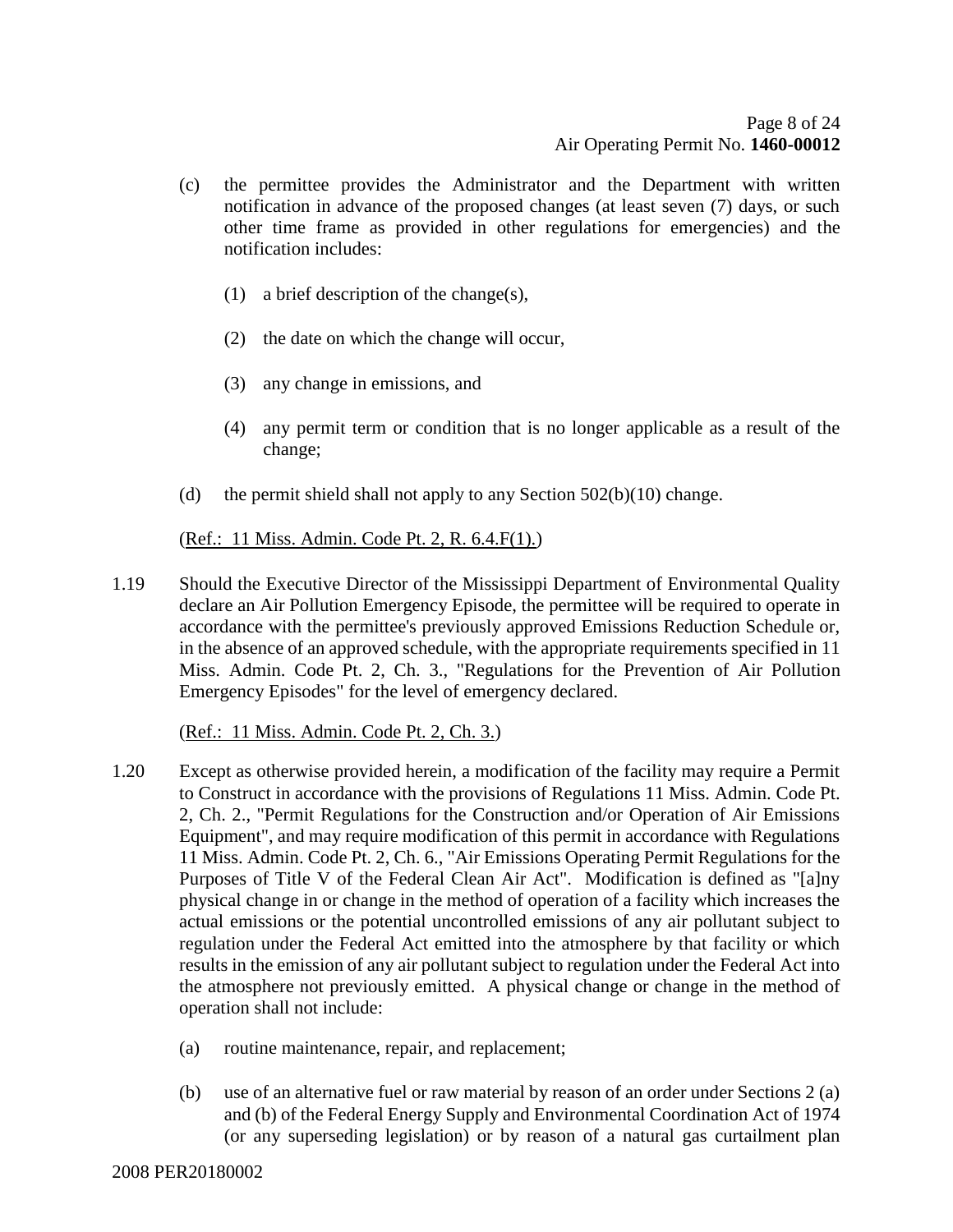pursuant to the Federal Power Act;

- (c) use of an alternative fuel by reason of an order or rule under Section 125 of the Federal Act;
- (d) use of an alternative fuel or raw material by a stationary source which:
	- (1) the source was capable of accommodating before January 6, 1975, unless such change would be prohibited under any federally enforceable permit condition which was established after January 6, 1975, pursuant to 40 CFR 52.21 or under regulations approved pursuant to 40 CFR 51, Subpart I, or 40 CFR 51.166; or
	- (2) the source is approved to use under any permit issued under 40 CFR 52.21 or under regulations approved pursuant to 40 CFR Part 51, Subpart I, or 40 CFR 51.166;
- (e) an increase in the hours of operation or in the production rate unless such change would be prohibited under any federally enforceable permit condition which was established after January 6, 1975, pursuant to 40 CFR 52.21 or under regulations approved pursuant to 40 CFR Subpart I or 40 CFR 51.166; or
- (f) any change in ownership of the stationary source.

(Ref.: 11 Miss. Admin. Code Pt. 2, R. 2.1.C(15).)

1.21 Any change in ownership or operational control must be approved by the Permit Board.

(Ref.: 11 Miss. Admin. Code Pt. 2, R. 6.4.D(4).)

1.22 This permit is a Federally approved operating permit under Title V of the Federal Clean Air Act as amended in 1990. All terms and conditions, including any designed to limit the source's potential to emit, are enforceable by the Administrator and citizens under the Federal Act as well as the Commission.

(Ref.: 11 Miss. Admin. Code Pt. 2, R. 6.3.B(1).)

1.23 Except as otherwise specified or limited herein, the open burning of residential, commercial, institutional, or industrial solid waste, is prohibited. This prohibition does not apply to infrequent burning of agricultural wastes in the field, silvicultural wastes for forest management purposes, land-clearing debris, debris from emergency clean-up operations, and ordnance. Open burning of land-clearing debris must not use starter or auxiliary fuels which cause excessive smoke (rubber tires, plastics, etc.); must not be performed if prohibited by local ordinances; must not cause a traffic hazard; must not take place where there is a High Fire Danger Alert declared by the Mississippi Forestry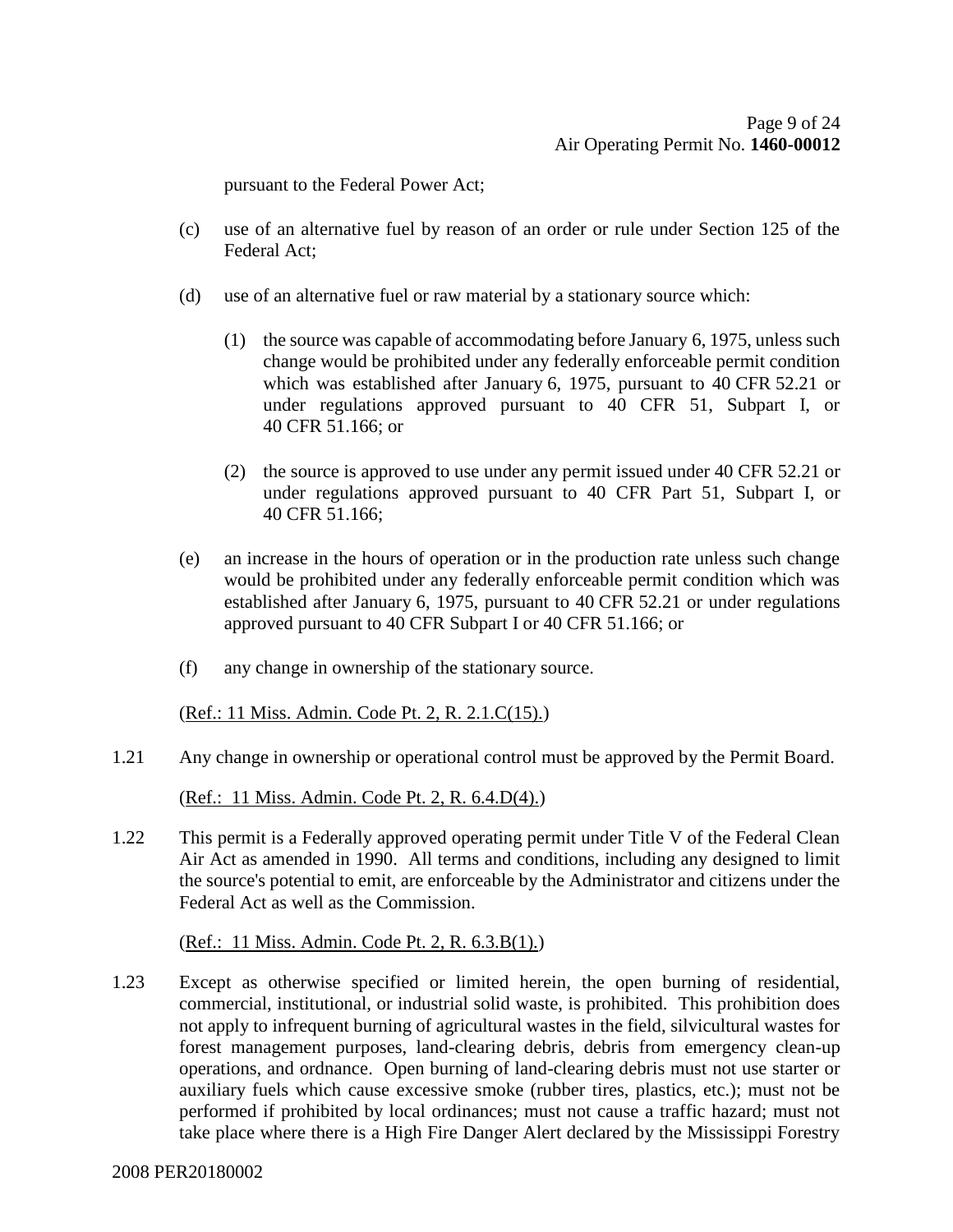Commission or Emergency Air Pollution Episode Alert imposed by the Executive Director and must meet the following buffer zones.

- (a) Open burning without a forced-draft air system must not occur within 500 yards of an occupied dwelling.
- (b) Open burning utilizing a forced-draft air system on all fires to improve the combustion rate and reduce smoke may be done within 500 yards of but not within 50 yards of an occupied dwelling.
- (c) Burning must not occur within 500 yards of commercial airport property, private air fields, or marked off-runway aircraft approach corridors unless written approval to conduct burning is secured from the proper airport authority, owner or operator.

### (Ref.: 11 Miss. Admin. Code Pt. 2, R. 1.3.G.)

- 1.24 Except as otherwise specified herein, the permittee shall be subject to the following provision with respect to emergencies:
	- (a) Except as otherwise specified herein, an "emergency" means any situation arising from sudden and reasonably unforeseeable events beyond the control of the source, including acts of God, which situation requires immediate corrective action to restore normal operation, and that causes the source to exceed a technology-based emission limitation under the permit, due to unavoidable increases in emissions attributable to the emergency. An emergency shall not include noncompliance to the extent caused by improperly designed equipment, lack of preventative maintenance, careless or improper operation, or operator error.
	- (b) An emergency constitutes an affirmative defense to an action brought for noncompliance with such technology-based emission limitations if the conditions specified in (c) following are met.
	- (c) The affirmative defense of emergency shall be demonstrated through properly signed contemporaneous operating logs, or other relevant evidence that include information as follows:
		- (1) an emergency occurred and that the permittee can identify the cause(s) of the emergency;
		- (2) the permitted facility was at the time being properly operated;
		- (3) during the period of the emergency the permittee took all reasonable steps to minimize levels of emissions that exceeded the emission standards, or other requirements in the permit; and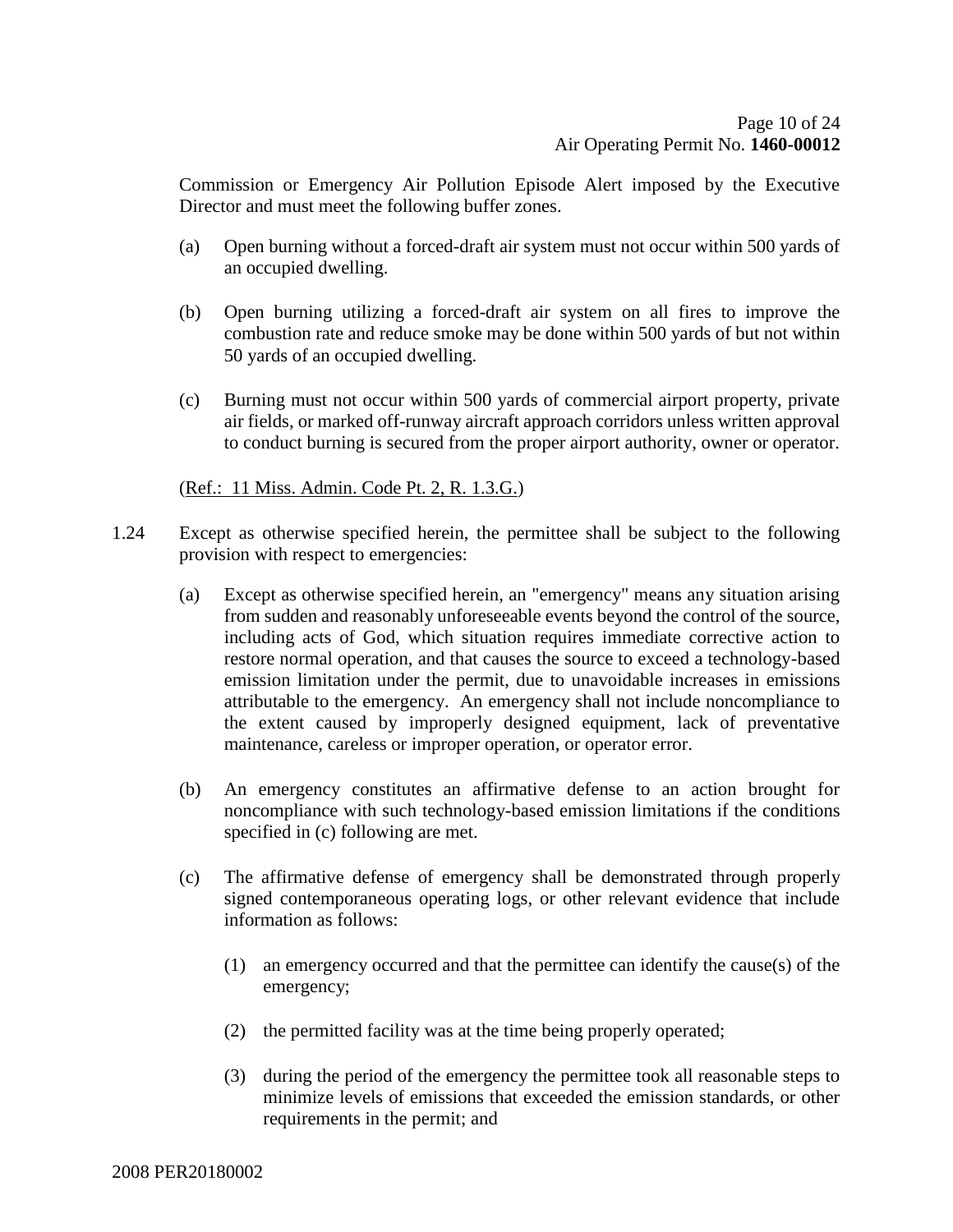- (4) the permittee submitted notice of the emergency to the DEQ within 2 working days of the time when emission limitations were exceeded due to the emergency. This notice must contain a description of the emergency, any steps taken to mitigate emissions, and corrective actions taken.
- (d) In any enforcement proceeding, the permittee seeking to establish the occurrence of an emergency has the burden of proof.
- (e) This provision is in addition to any emergency or upset provision contained in any applicable requirement specified elsewhere herein.

(Ref.: 11 Miss. Admin. Code Pt. 2, R. 6.3.G.)

- 1.25 Except as otherwise specified herein, the permittee shall be subject to the following provisions with respect to upsets, startups, and shutdowns.
	- (a) Upsets (as defined in 11 Miss. Admin. Code Pt. 2, R. 1.2.)
		- (1) For an upset, the Commission may pursue an enforcement action for noncompliance with an emission standard or other requirement of an applicable rule, regulation, or permit. In determining whether to pursue enforcement action, and/or the appropriate enforcement action to take, the Commission may consider whether the source has demonstrated through properly signed contemporaneous operating logs or other relevant evidence the following:
			- (i) An upset occurred and that the source can identify the cause(s) of the upset;
			- (ii) The source was at the time being properly operated;
			- (iii) During the upset the source took all reasonable steps to minimize levels of emissions that exceeded the emission standard or other requirement of an applicable rule, regulation, or permit;
			- (iv) That within 5 working days of the time the upset began, the source submitted a written report to the Department describing the upset, the steps taken to mitigate excess emissions or any other noncompliance, and the corrective actions taken and;
			- (v) That as soon as practicable but no later than 24 hours of becoming aware of an upset that caused an immediate adverse impact to human health or the environment beyond the source boundary or caused a general nuisance to the public, the source provided notification to the Department.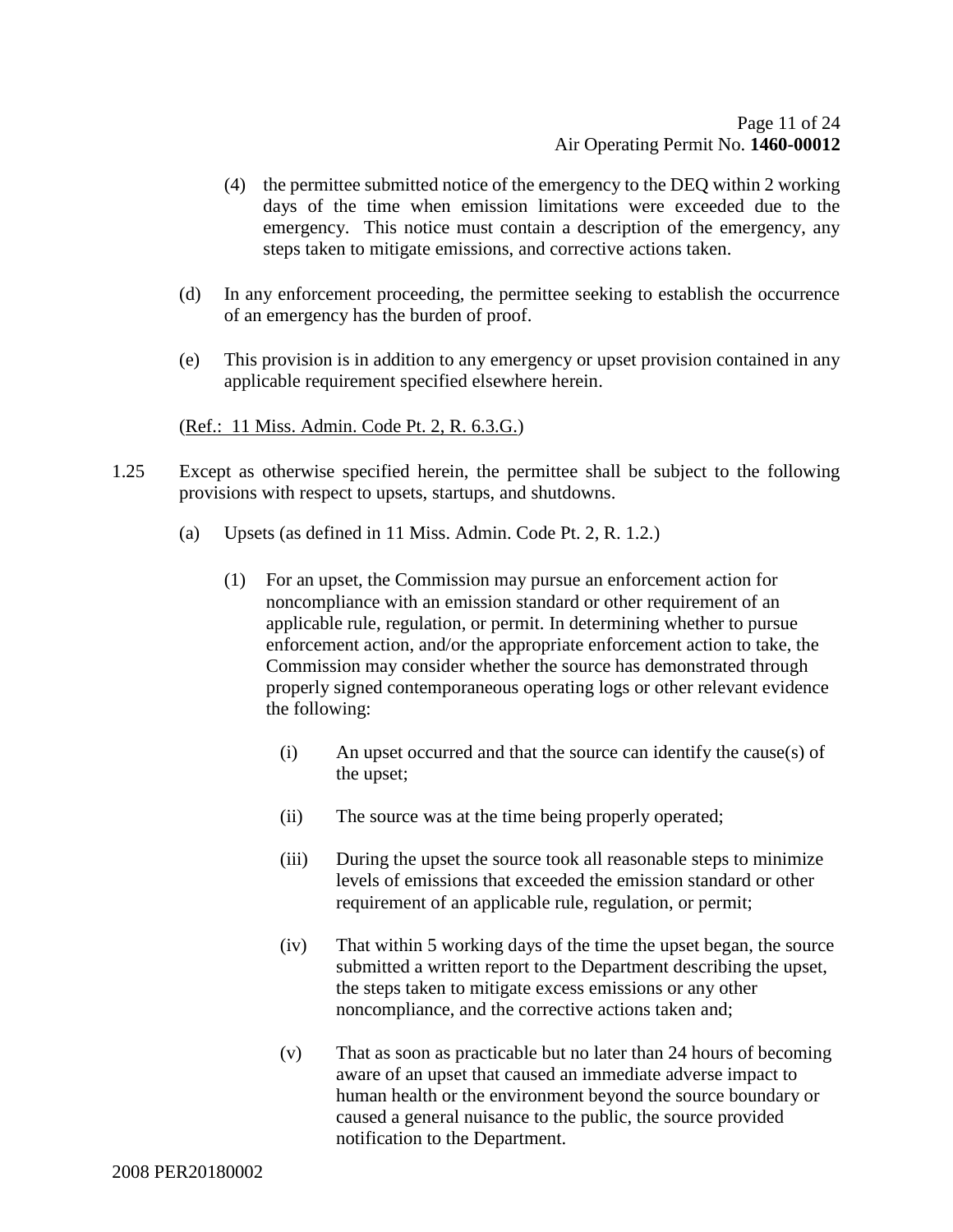- (2) In any enforcement proceeding by the Commission, the source seeking to establish the occurrence of an upset has the burden of proof.
- (3) This provision is in addition to any upset provision contained in any applicable requirement.
- (4) These upset provisions apply only to enforcement actions by the Commission and are not intended to prohibit EPA or third party enforcement actions.
- (b) Startups and Shutdowns (as defined in 11 Miss. Admin. Code Pt. 2, R. 1.2.)
	- (1) Startups and shutdowns are part of normal source operation. Emission limitations apply during startups and shutdowns unless source specific emission limitations or work practice standards for startups and shutdowns are defined by an applicable rule, regulation, or permit.
	- (2) Where the source is unable to comply with existing emission limitations established under the State Implementation Plan (SIP) and defined in this regulation, 11 Mississippi Administrative Code, Part 2, Chapter 1, the Department will consider establishing source specific emission limitations or work practice standards for startups and shutdowns. Source specific emission limitations or work practice standards established for startups and shutdowns are subject to the requirements prescribed in 11 Miss. Admin. Code Pt. 2, R.  $1.10.B(2)(a)$  through (e).
	- (3) Where an upset as defined in Rule 1.2 occurs during startup or shutdown, see the upset requirements above.

#### (Ref.: 11 Miss. Admin. Code Pt. 2, R. 1.10.)

1.26 The permittee shall comply with all applicable standards for demolition and renovation activities pursuant to the requirements of 40 CFR Part 61, Subpart M, as adopted by reference in Regulation 11 Miss Admin. Code Pt. 2, R. 1.8. The permittee shall not be required to obtain a modification of this permit in order to perform the referenced activities.

(Ref.: 11 Miss Admin. Code Pt. 2, R. 1.8.)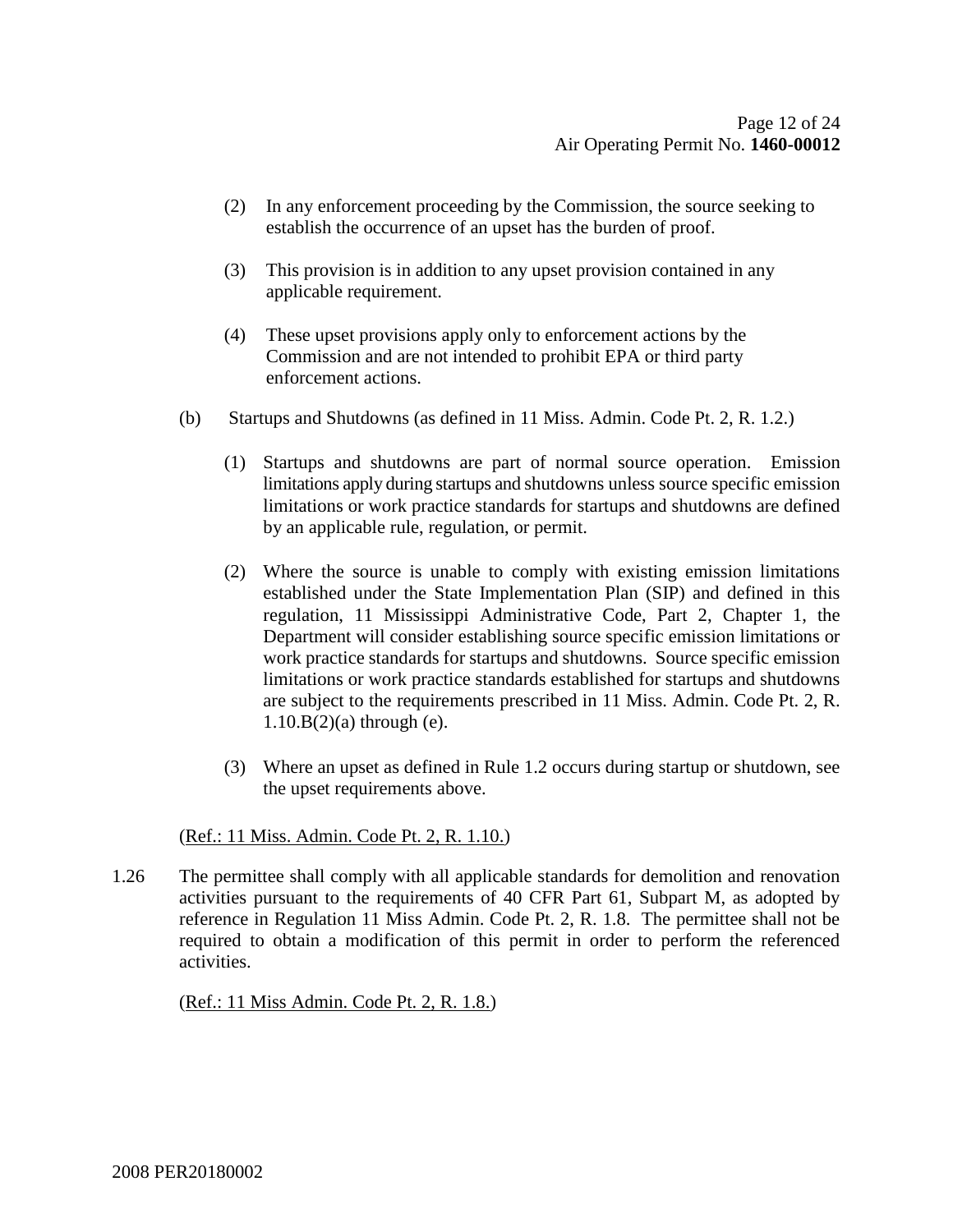## SECTION 2. EMISSION POINTS & POLLUTION CONTROL DEVICES

| <b>Emission Point</b> | Description                                                     |  |  |
|-----------------------|-----------------------------------------------------------------|--|--|
| $AA-001$              | 32 MM BTU/hr Wood Waste Direct-fired Kiln                       |  |  |
| $AA-002$              | Sawmill with Cyclone                                            |  |  |
| $AA-004$              | Planer Mill Operations with Cyclone (Chipper and Shavings Mill) |  |  |
| $AA-005$              | 26 MMBTU/hr Wood Waste Direct-fired Kiln                        |  |  |
| AA-007                | Dry Planer Shavings Bin with Cyclone                            |  |  |
| AA-008                | Hammermill with Cyclone                                         |  |  |
| AA-009                | Debarker (fugitive)                                             |  |  |
| $AA-010$              | Sawmill (fugitive)                                              |  |  |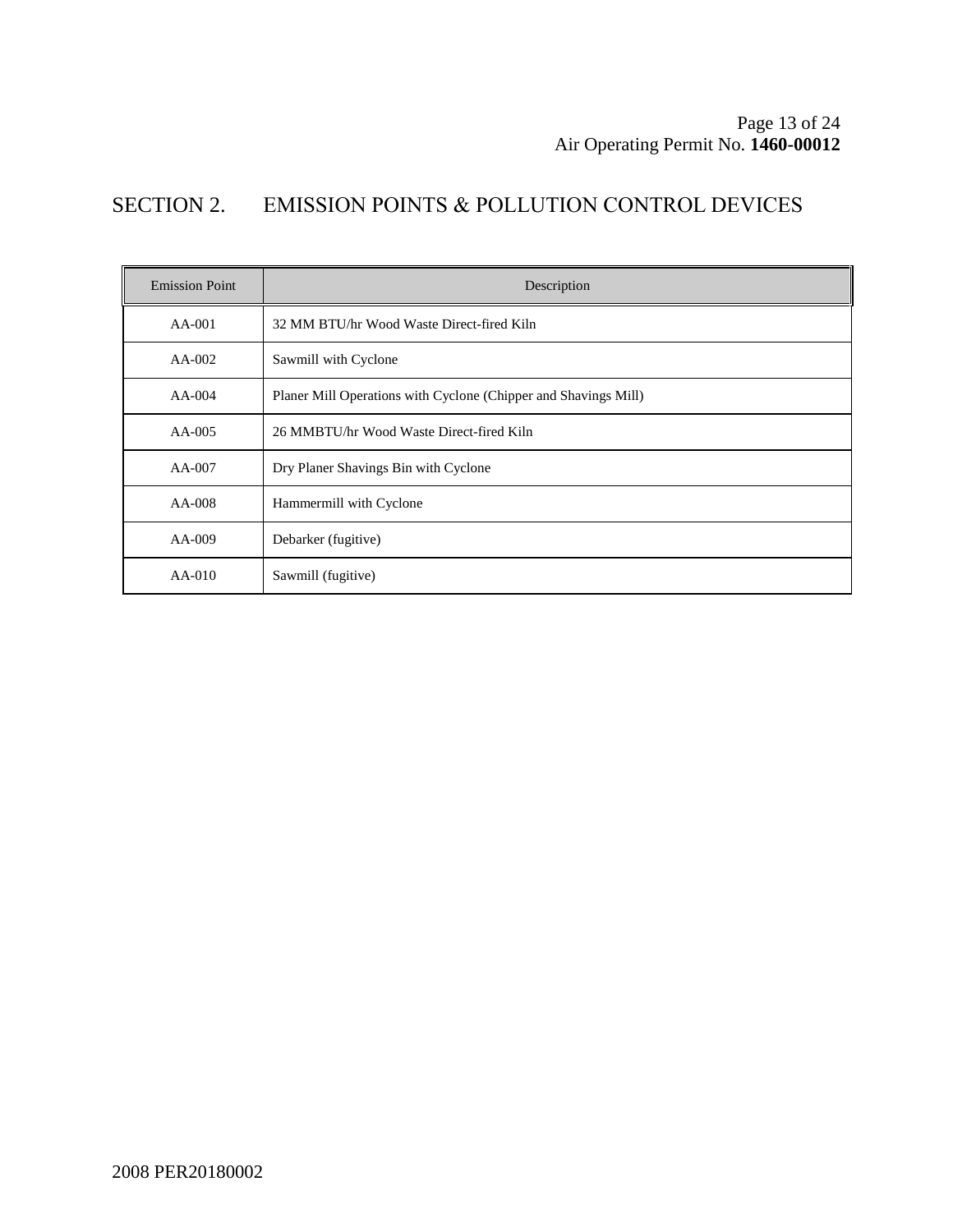## SECTION 3. EMISSION LIMITATIONS & STANDARDS

#### A. Facility-Wide Emission Limitations & Standards

- 3.A.1 Except as otherwise specified or limited herein, the permittee shall not cause, permit, or allow the emission of smoke from a point source into the open air from any manufacturing, industrial, commercial or waste disposal process which exceeds forty (40) percent opacity subject to the exceptions provided in (a)  $\&$  (b).
	- (a) Startup operations may produce emissions which exceed 40% opacity for up to fifteen (15) minutes per startup in any one hour and not to exceed three (3) startups per stack in any twenty-four (24) hour period.
	- (b) Emissions resulting from soot blowing operations shall be permitted provided such emissions do not exceed 60 percent opacity, and provided further that the aggregate duration of such emissions during any twenty-four (24) hour period does not exceed ten (10) minutes per billion BTU gross heating value of fuel in any one hour.

(Ref.: 11 Miss. Admin. Code Pt. 2, R. 1.3.A.)

3.A.2 Except as otherwise specified or limited herein, the permittee shall not cause, allow, or permit the discharge into the ambient air from any point source or emissions, any air contaminant of such opacity as to obscure an observer's view to a degree in excess of 40% opacity, equivalent to that provided in Paragraph 3.A.1. This shall not apply to vision obscuration caused by uncombined water droplets.

(Ref.: 11 Miss. Admin. Code Pt. 2, R. 1.3.B.)

#### B. Emission Point Specific Emission Limitations & Standards

| Emission<br>Point(s) | Applicable Requirement                   | Condition<br>Number(s) | Pollutant/<br>Parameter | Limit/Standard                                                        |
|----------------------|------------------------------------------|------------------------|-------------------------|-----------------------------------------------------------------------|
| AA-001<br>$AA-005$   | 11 Miss. Admin Code Pt. 2, R.1.4.B(1).   | 3.B.1                  | SO <sub>2</sub>         | $500$ ppmy                                                            |
| $AA-001$<br>$AA-005$ | 11 Miss. Admin. Code Pt. 2, R. 6.3.A(3). | 3.B.2                  | Fuel<br>Restriction     | Uncontaminated wood waste only                                        |
| $AA-001$             | 11 Miss. Admin. Code Pt. 2, R. 6.3.A(3). | 3.B.3                  | <b>VOCs</b>             | 138.82 TPY of VOCs: not to exceed<br>55,239,999 BF/yr of green lumber |
| $A - 005$            | 11 Miss. Admin. Code Pt. 2, R. 6.3.A(3). | 3.B.4                  | <b>VOCs</b>             | 109.15 TPY of VOCs; not to exceed<br>43,402,837 BF/yr of green lumber |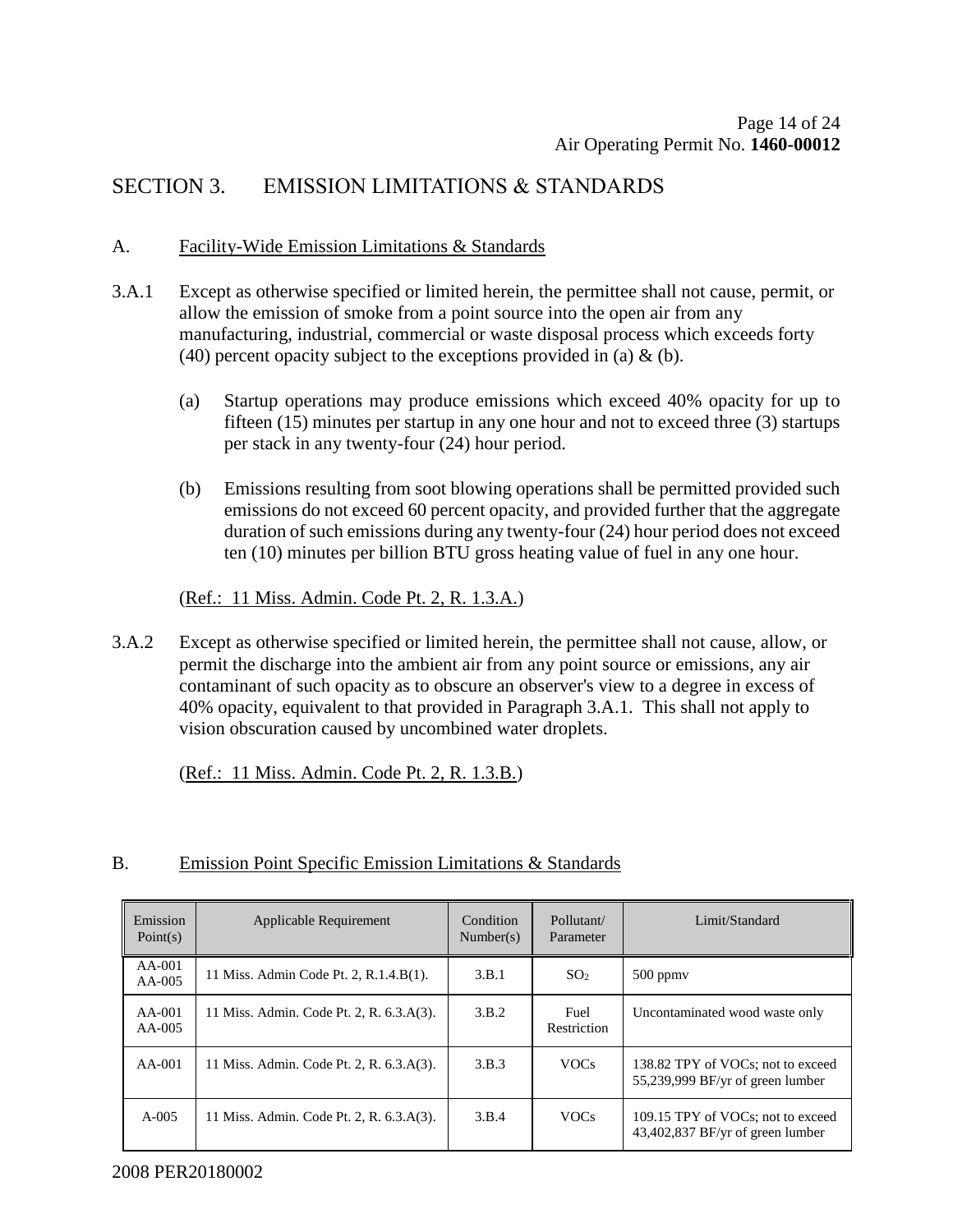| Emission<br>Point(s)                                             | Applicable Requirement                   | Condition<br>Number(s) | Pollutant/<br>Parameter | Limit/Standard                                                                             |
|------------------------------------------------------------------|------------------------------------------|------------------------|-------------------------|--------------------------------------------------------------------------------------------|
| $AA-001$<br>AA-005<br>$AA-002$<br>$AA-004$<br>$AA-007$<br>AA-008 | 11 Miss. Admin. Code Pt. 2, R. 1.3.F(1). | 3.B.5                  | <b>PM</b>               | $E = 4.1p^{0.67}$                                                                          |
| $AA-002$<br>$AA-004$<br>$AA-007$<br>AA-008                       | 11 Miss. Admin Code Pt. 2, R.1.3.B.      | 3.B.6                  | Equivalent<br>Opacity   | 40% opacity                                                                                |
| $AA-002$<br>$AA-004$<br>$AA-007$<br>AA-008                       | 11 Miss. Admin. Code Pt. 2, R. 6.3.A(3). | 3.B.7                  | PM                      | Cyclones must operate at all times<br>when associated process equipment<br>is in operation |

3.B.1 For Emission Points AA-001 and AA-005, the permittee shall not cause or permit the emission of gas containing sulfur oxides (measured as sulfur dioxide) in excess of 500 ppm by volume from any process equipment constructed after January 25, 1972.

(Ref.: 11 Miss. Admin Code Pt. 2, R.1.4.B(1).)

3.B.2 For Emission Points AA-001 and AA-005, the permittee shall burn uncontaminated wood waste as fuel. For purposes of this requirement, uncontaminated wood wastes is untreated wood waste generated as a result of mechanical means (sawing, chipping, planning, etc.)

(Ref.: 11 Miss. Admin. Code Pt. 2, R. 6.3.A(3).)

3.B.3 For Emission Point AA-001, the permittee shall limit VOCs to 138.82 TPY and the throughput of green lumber to 55,239,999 board feet per year.

(Ref.: 11 Miss. Admin. Code Pt. 2, R. 6.3.A(3).)

3.B.4 For Emission Point AA-005, the permittee shall limit VOCs to 109.15 TPY and the throughput of green lumber to 43,402,837 board feet per year.

(Ref.: 11 Miss. Admin. Code Pt. 2, R. 6.3.A(3).)

3.B.5 For Emission Points AA-001, AA-005, AA-002, AA-004, AA-007 and AA-008, no person shall cause, permit, or allow the emission of particulate matter in total quantities in any one hour from any manufacturing process(sawmill operations, lumber drying and planer operations), which includes any associated stacks, vents, outlets, or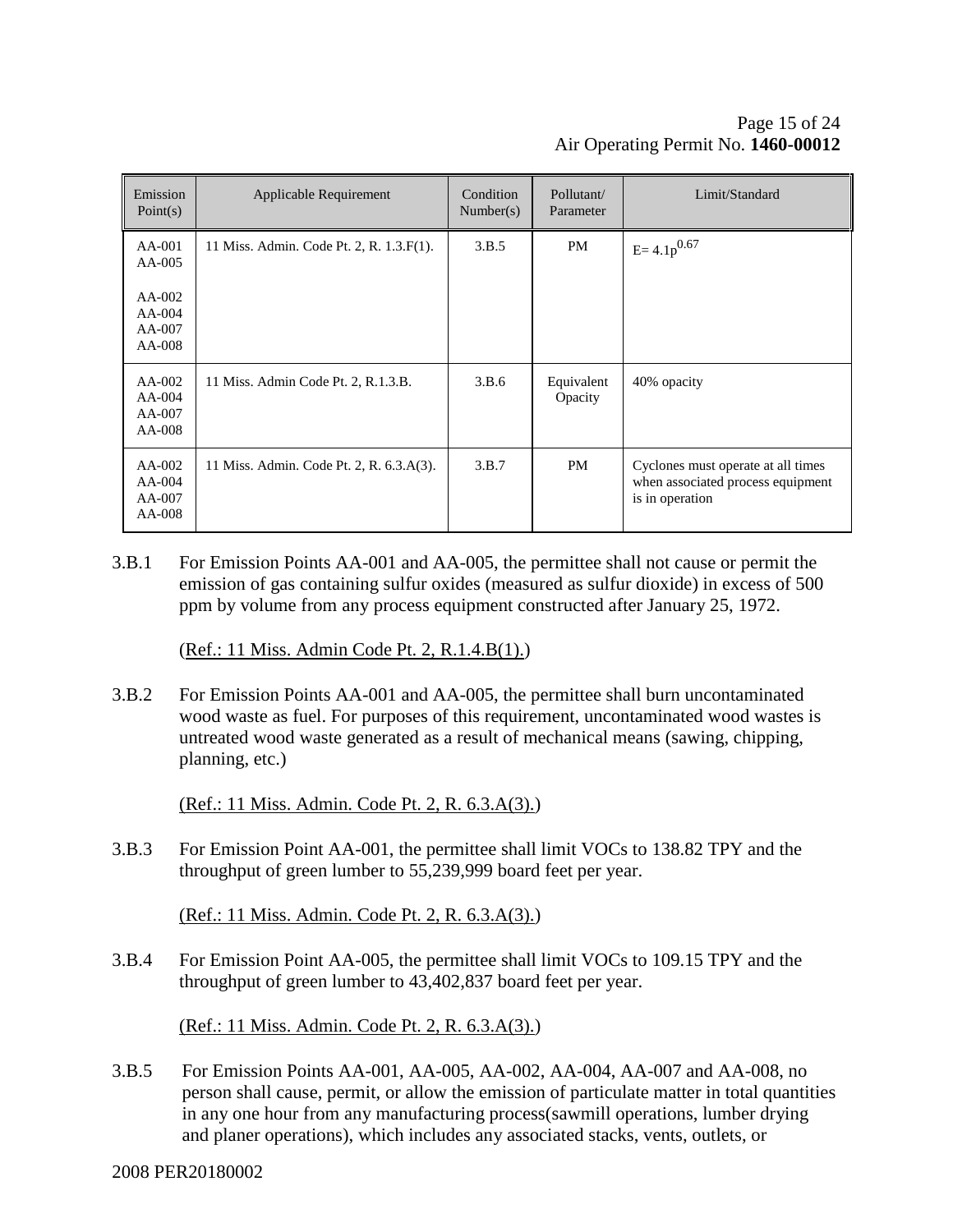combination thereof, to exceed the amount determined by the relationship:

$$
\boldsymbol{E}=4.1~\boldsymbol{p}^{-0.67}
$$

where  $E$  is the emission rate in pounds per hour and  $p$  is the process weight input rate in tons per hour.

(Ref.: 11 Miss. Admin Code Pt. 2, R.1.3.F(1).)

3.B.6 For Emission Points AA-001, AA-005, AA-002, AA-004, AA-007 and AA-008, the permittee shall not cause, allow, or permit the discharge into the ambient air any air contaminant of such opacity as to obscure an observer's view to a degree in excess of 40% opacity equivalent to that of smoke.

(Ref.: 11 Miss. Admin Code Pt. 2, R.1.3.B.)

3.B.7 For Emission Points AA-002, AA-004, AA-007, AA-008, the permittee shall ensure the four cyclones operate at all times when the associated process equipment is in operation.

(Ref.:11 Miss. Admin Code Pt. 2, R. 2.2.B(10).)

### C. Insignificant and Trivial Activity Emission Limitations & Standards

| Applicable Requirement                         | Condition<br>Number(s) | Pollutant/<br>Parameter | Limit/Standard |
|------------------------------------------------|------------------------|-------------------------|----------------|
| 11 Miss. Admin. Code Pt. 2, R. $1.3.D(1)(a)$ . | 3.C.1                  | <b>PM</b>               | 0.6 lbs/MMBTU  |
| 11 Miss. Admin. Code Pt. 2, R. 1.4.A(1).       | 3.C.2                  | SO <sub>2</sub>         | 4.8 lbs/MMBTU  |

3.C.1 The maximum permissible emission of ash and/or particulate matter from fossil fuel burning installations of less than 10 million BTU per hour heat input shall not exceed 0.6 pounds per million BTU per hour heat input.

(Ref.: 11 Miss. Admin. Code Pt. 2, R. 1.3.D(1)(a).)

3.C.2 The maximum discharge of sulfur oxides from any fuel burning installation in which the fuel is burned primarily to produce heat or power by indirect heat transfer shall not exceed 4.8 pounds (measured as sulfur dioxide) per million BTU heat input.

(Ref.: 11 Miss. Admin. Code Pt. 2, R. 1.4.A(1).)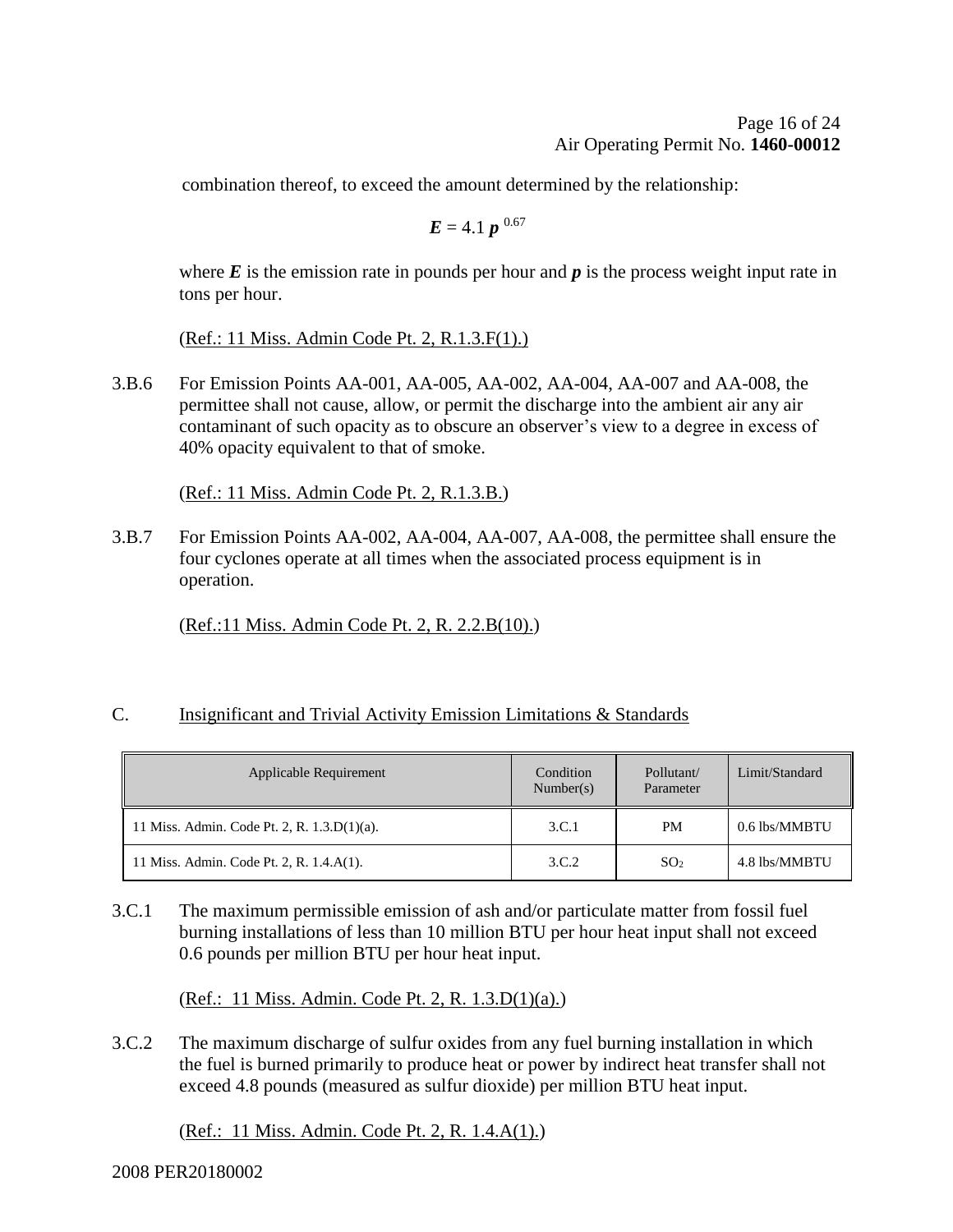## SECTION 4. COMPLIANCE SCHEDULE

- 4.1 Unless otherwise specified herein, the permittee shall be in compliance with all requirements contained herein upon issuance of this permit.
- 4.2 Except as otherwise specified herein, the permittee shall submit to the Permit Board and to the Administrator of EPA Region IV a certification of compliance with permit terms and conditions, including emission limitations, standards, or work practices, by January 31 for the preceding calendar year. Each compliance certification shall include the following:
	- (a) the identification of each term or condition of the permit that is the basis of the certification;
	- (b) the compliance status;
	- (c) whether compliance was continuous or intermittent;
	- (d) the method(s) used for determining the compliance status of the source, currently and over the applicable reporting period;
	- (e) such other facts as may be specified as pertinent in specific conditions elsewhere in this permit.

(Ref.: 11 Miss. Admin. Code Pt. 2, R. 6.3.C(5)(a), (c), & (d).)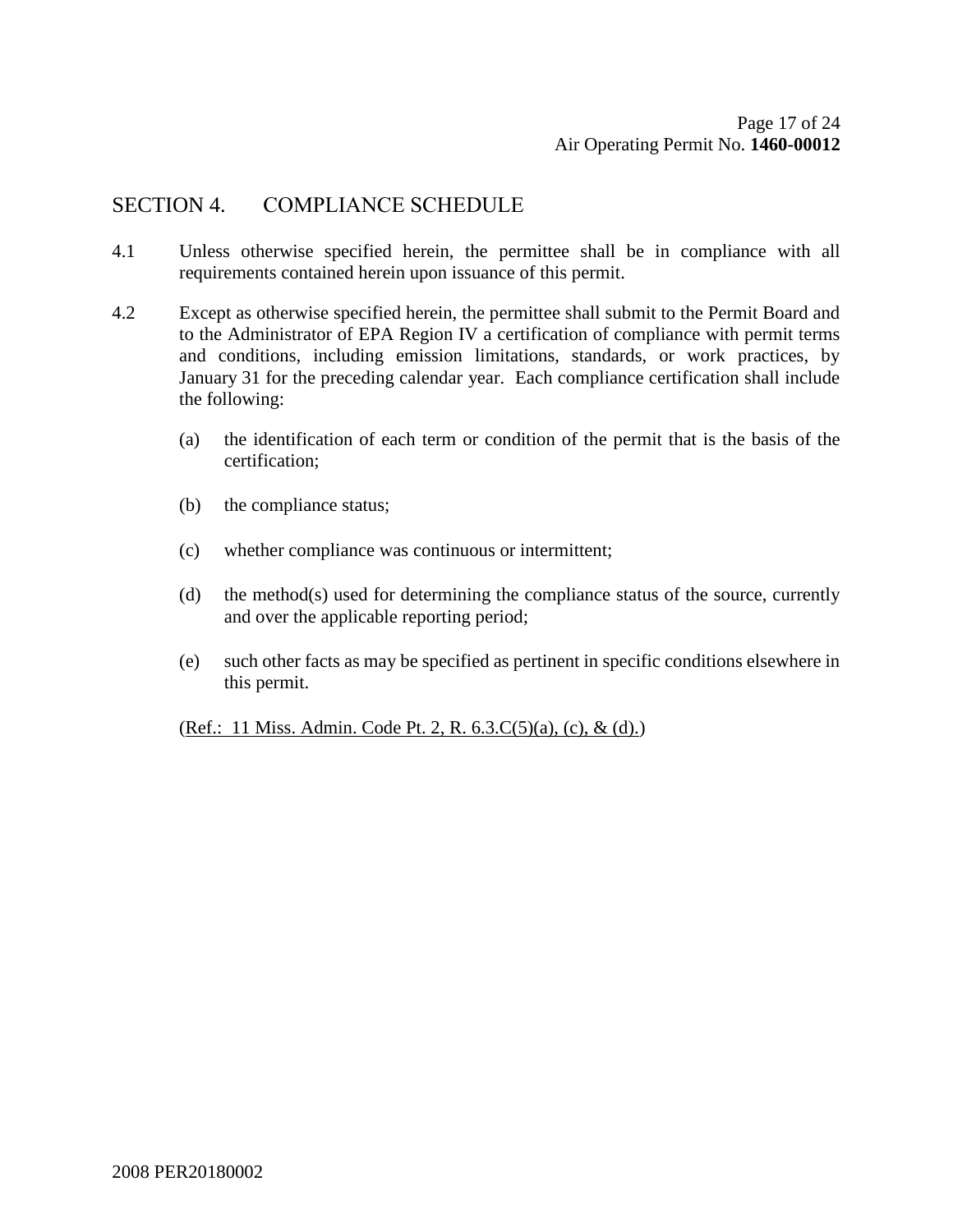## SECTION 5. MONITORING, RECORDKEEPING & REPORTING REQUIREMENTS

#### A. General Monitoring, Recordkeeping and Reporting Requirements

5.A.1 The permittee shall install, maintain, and operate equipment and/or institute procedures as necessary to perform the monitoring and recordkeeping specified below.

(Ref.: 11 Miss. Admin. Code Pt. 2, R. 6.3.A(3).)

- 5.A.2 In addition to the recordkeeping specified below, the permittee shall include with all records of required monitoring information the following:
	- (a) the date, place as defined in the permit, and time of sampling or measurements;
	- (b) the date(s) analyses were performed;
	- (c) the company or entity that performed the analyses;
	- (d) the analytical techniques or methods used;
	- (e) the results of such analyses; and
	- (f) the operating conditions existing at the time of sampling or measurement.

(Ref.: 11 Miss. Admin. Code Pt. 2, R. 6.3.A(3)(b)(1).)

5.A.3 Except where a longer duration is specified in an applicable requirement, the permittee shall retain records of all required monitoring data and support information for a period of at least five (5) years from the date of the monitoring sample, measurement, report, or application. Support information includes all calibration and maintenance records, all original strip-chart recordings for continuous monitoring instrumentation, and copies of all reports required by the permit.

(Ref.: 11 Miss. Admin. Code Pt. 2, R. 6.3.A(3)(b)(2).)

5.A.4 Except as otherwise specified herein, the permittee shall submit reports of any required monitoring by July 31 and January 31 for the preceding six-month period. All instances of deviations from permit requirements must be clearly identified in such reports and all required reports must be certified by a responsible official consistent with 11 Miss. Admin. Code Pt. 2, R. 6.2.E.

(Ref.: 11 Miss. Admin. Code Pt. 2, R. 6.3.A(3)(c)(1).)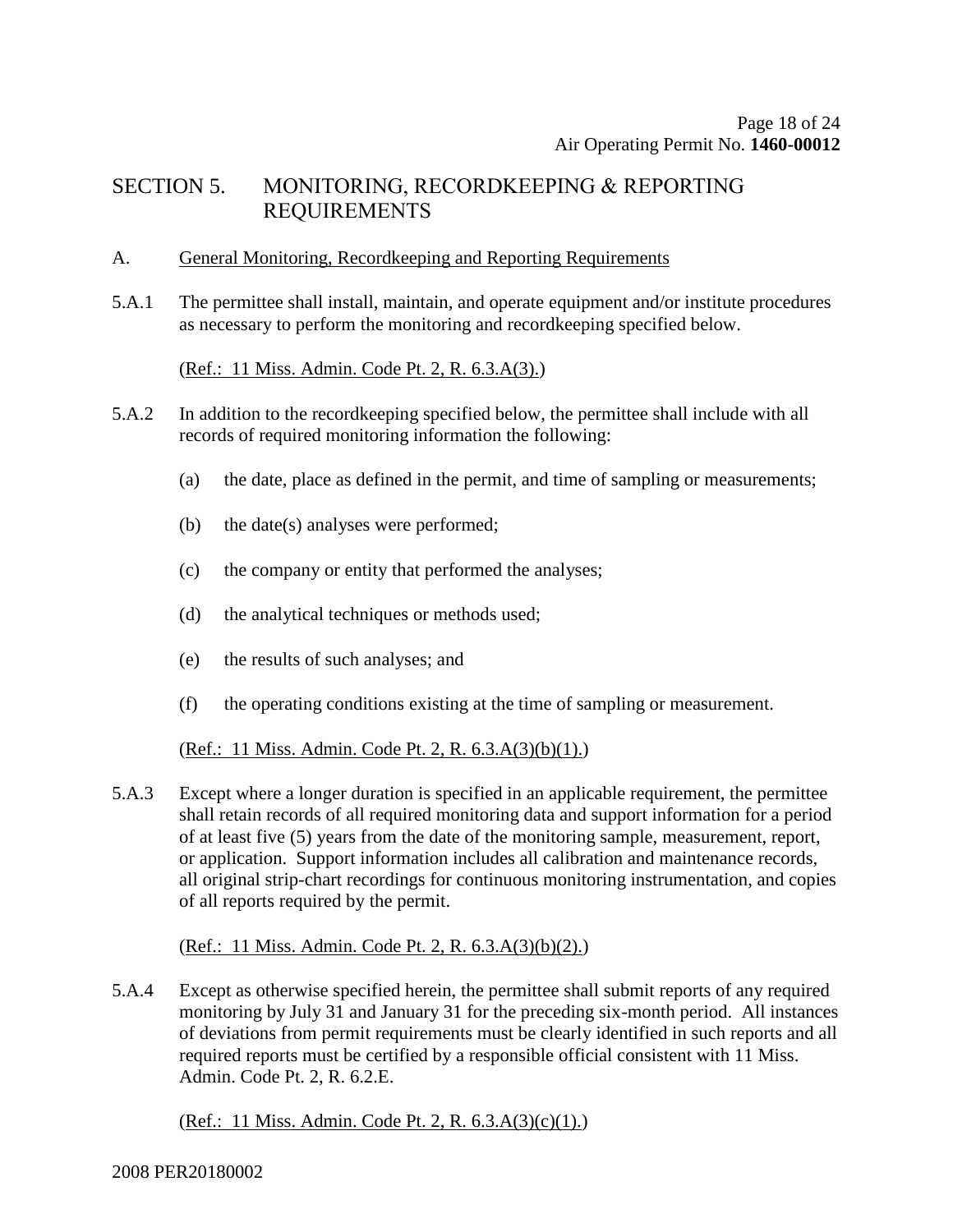5.A.5 Except as otherwise specified herein, the permittee shall report all deviations from permit requirements, including those attributable to upsets, the probable cause of such deviations, and any corrective actions or preventive measures taken. Said report shall be made within five (5) days of the time the deviation began.

(Ref.: 11 Miss. Admin. Code Pt. 2, R. 6.3.A(3)(c)(2).)

5.A.6 Except as otherwise specified herein, the permittee shall perform emissions sampling and analysis in accordance with EPA Test Methods and with any continuous emission monitoring requirements, if applicable. All test methods shall be those versions or their equivalents approved by the DEQ and the EPA.

(Ref.: 11 Miss. Admin. Code Pt. 2, R. 6.3.A(3).)

5.A.7 The permittee shall maintain records of any alterations, additions, or changes in equipment or operation.

(Ref.: 11 Miss. Admin. Code Pt. 2, R. 6.3.A(3).)

| Emission<br>Point(s)                                             | Applicable Requirement                                             | Condition<br>Number | Pollutant/Parameter<br>Monitored | Monitoring/Recordkeeping Requirement                                                                                                     |
|------------------------------------------------------------------|--------------------------------------------------------------------|---------------------|----------------------------------|------------------------------------------------------------------------------------------------------------------------------------------|
| $AA-001$<br>$AA-005$                                             | 11 Miss. Admin. Code<br>Pt. 2, R.6.3.A $(3)(b)(2)$                 | 5.B.1               | <b>VOCs</b>                      | Record green lumber throughput on a<br>monthly basis and 12 month rolling total<br>for each individual kiln, and combined<br>throughput. |
| $AA-001$<br>AA-005<br>$AA-002$<br>$AA-004$<br>$AA-007$<br>AA-008 | 11 Miss. Admin. Code<br>Pt. 2, R.6.3.A $(3)(a)(3)$<br>and $(b)(2)$ | 5.B.2               | Opacity                          | Weekly Visual observations and EPA<br>Method 9 if VE observed                                                                            |
| $AA-002$<br>$AA-004$<br>AA-007<br>AA-008                         | 11 Miss. Admin. Code<br>Pt. 2.<br>$R.6.3.A(3)(a)(3)$ and<br>(b)(2) | 5.B.3               | <b>PM</b>                        | Monthly inspections                                                                                                                      |

### B. Specific Monitoring and Recordkeeping Requirements

5.B.1 For Emission Points AA-001 and AA-005, the permittee shall monitor and record the throughput in board feet for each kiln on a monthly basis. This shall be used to calculate the throughput in board feet, for each kiln, on a monthly basis and as a 12-month rolling total as well as a combined throughput for both kilns. The permittee shall use the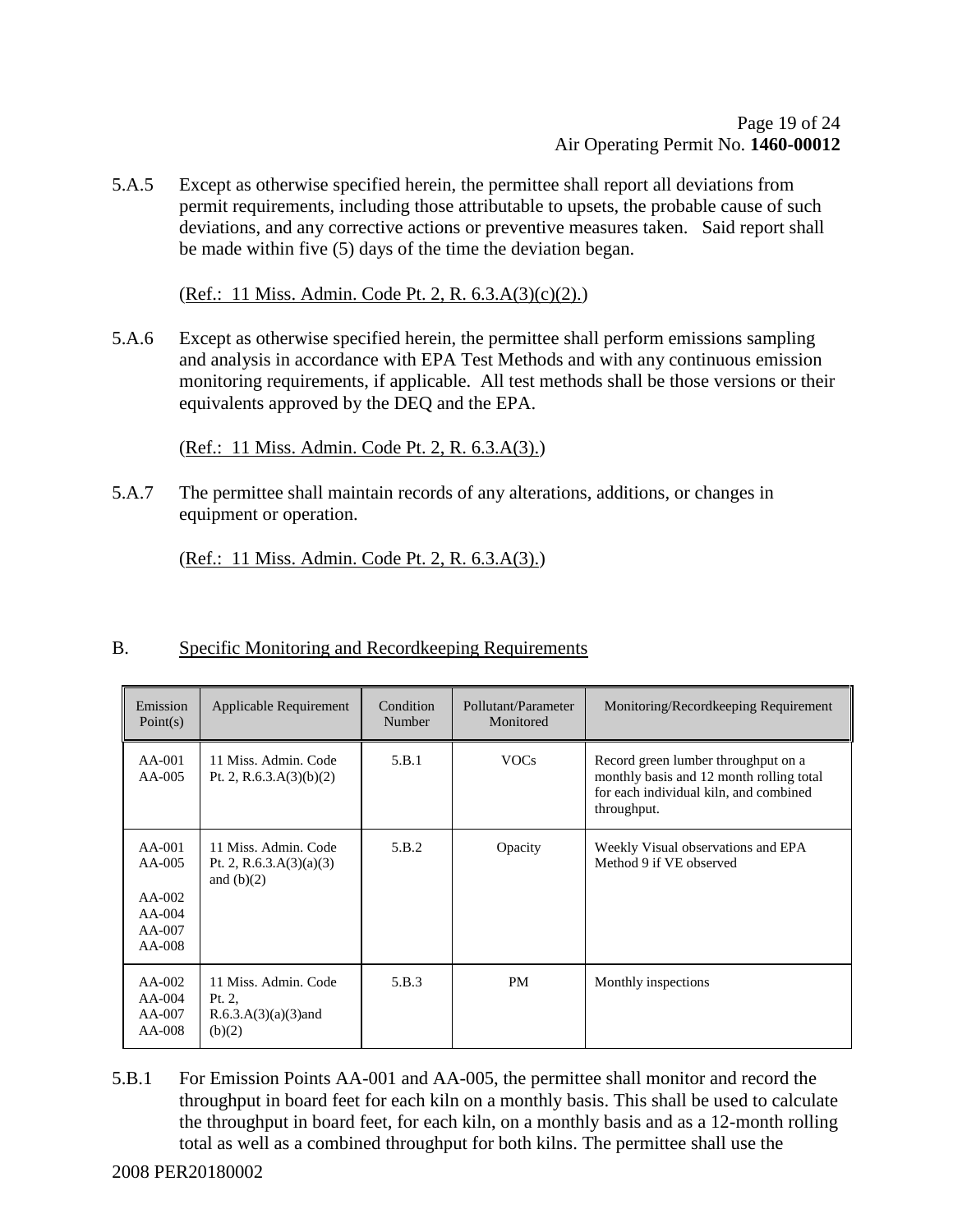monthly lumber throughput to calculate a 12-month rolling total of VOC emissions for each kiln. The records and the calculations shall be maintained on-site for five years for inspection by MDEQ personnel.

(Ref.: 11 Miss. Admin. Code Pt. 2, R 6.3.A(3)(b)(2).)

5.B.2 For Emission Points AA-001, AA-005, AA-002, AA-004, AA-007 and AA-008, the permittee shall perform weekly visual observations for a period of six consecutive minutes. If visible emissions are observed which appear to be in excess of 40% from any of the six emission points, a certified visible emission evaluation (VEE) reader shall perform a visible emission evaluation (VEE) utilizing EPA Reference Method 9. If a VEE is performed using EPA Reference Method 9, then the observation period shall consist of a minimum of eighteen (18) consecutive minutes; However, if the visible emissions after a period of six (6) minutes are determined to be less than 10% opacity, then the reader can elect to discontinue doing the VEE. If VEE readings cannot be taken using Method 9, the permittee shall note these conditions in the record and provide an explanation of why it was not possible to perform opacity readings/ observations. The permittee shall record the results and maintain them on-site for five years.

(Ref.: 11 Miss. Admin. Code Pt. 2, R  $(6.3.A(3)(a)(3))$  and  $(b)(2)$ .)

5.B.3 For Emission Points AA-002, AA-004, AA-007, and AA-008, the permittee shall perform monthly inspections on the four cyclones and all associated duct work. Necessary repairs shall be made immediately after discovery. Records of these inspections, as well as any associated maintenance, shall be kept in a log form for five years and made available for review upon request by MDEQ personnel. In the event of a failure for any of the emission points listed above, the permittee shall cease operations until repairs are made to eliminate any detectable air emissions.

(Ref.: 11 Miss. Admin. Code Pt. 2, R  $6.3.A(3)(a)(3)$ ) and (b)(2).)

| Emission<br>Point $(s)$                                          | Applicable Requirement                         | Condition<br>Number | Pollutant/Parameter<br>Monitored | <b>Reporting Requirement</b> |
|------------------------------------------------------------------|------------------------------------------------|---------------------|----------------------------------|------------------------------|
| $AA-001$<br>$AA-005$<br>$AA-002$<br>$AA-004$<br>AA-007<br>AA-008 | 11 Miss. Admin. Code<br>Pt. 2, R. $6.3.A(3)$ . | 5.C.1               | VOC & Opacity                    | Submit semi-annual report    |

### C. Specific Reporting Requirements

2008 PER20180002

 $\mathbf{r}$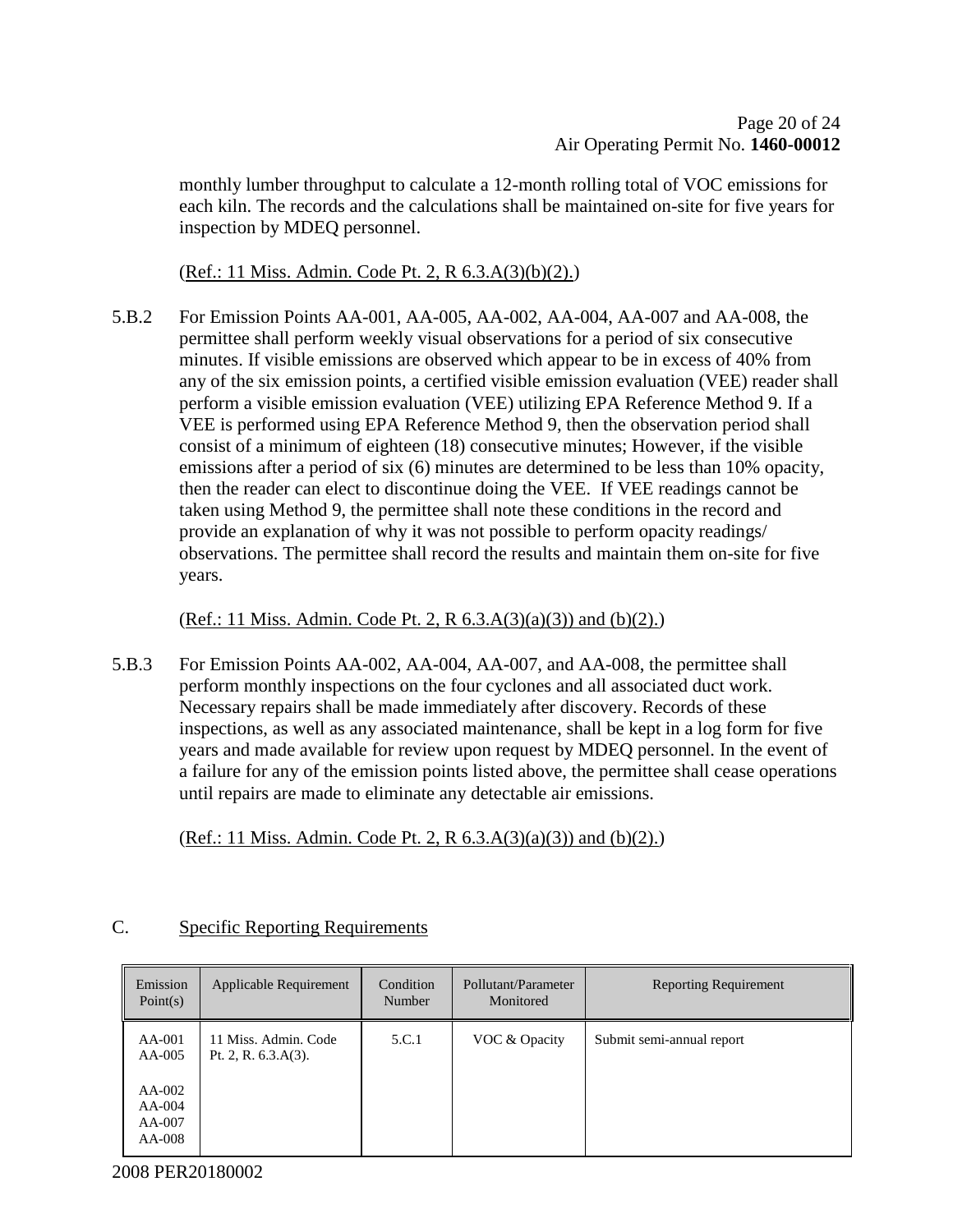- 5.C.1 The permittee shall submit to the Office of Pollution Control a semi-annual report:
	- (a) For Emission Points AA-001 and AA-005, for each kiln, the permittee shall submit a summary of the lumber throughput rate recorded monthly and a 12-month rolling total in board-feet per year (BF/year). The VOC emissions, for each kiln, shall be calculated from the 12-month rolling total lumber throughput rate and 5.03 lb VOC per thousand board-feet (lb VOC/MBF).
	- (b) For Emission Points AA-001, AA-005, AA-002, AA-004, AA-007 and AA-008, include a summary of the visual observations of the exhaust stacks and visible emissions evaluations (VEEs). The permittee shall include a summary of any maintenance done on the cyclones during the reporting period.

(Ref.: 11 Miss. Admin. Code Pt. 2, R. 6.3.A(3).)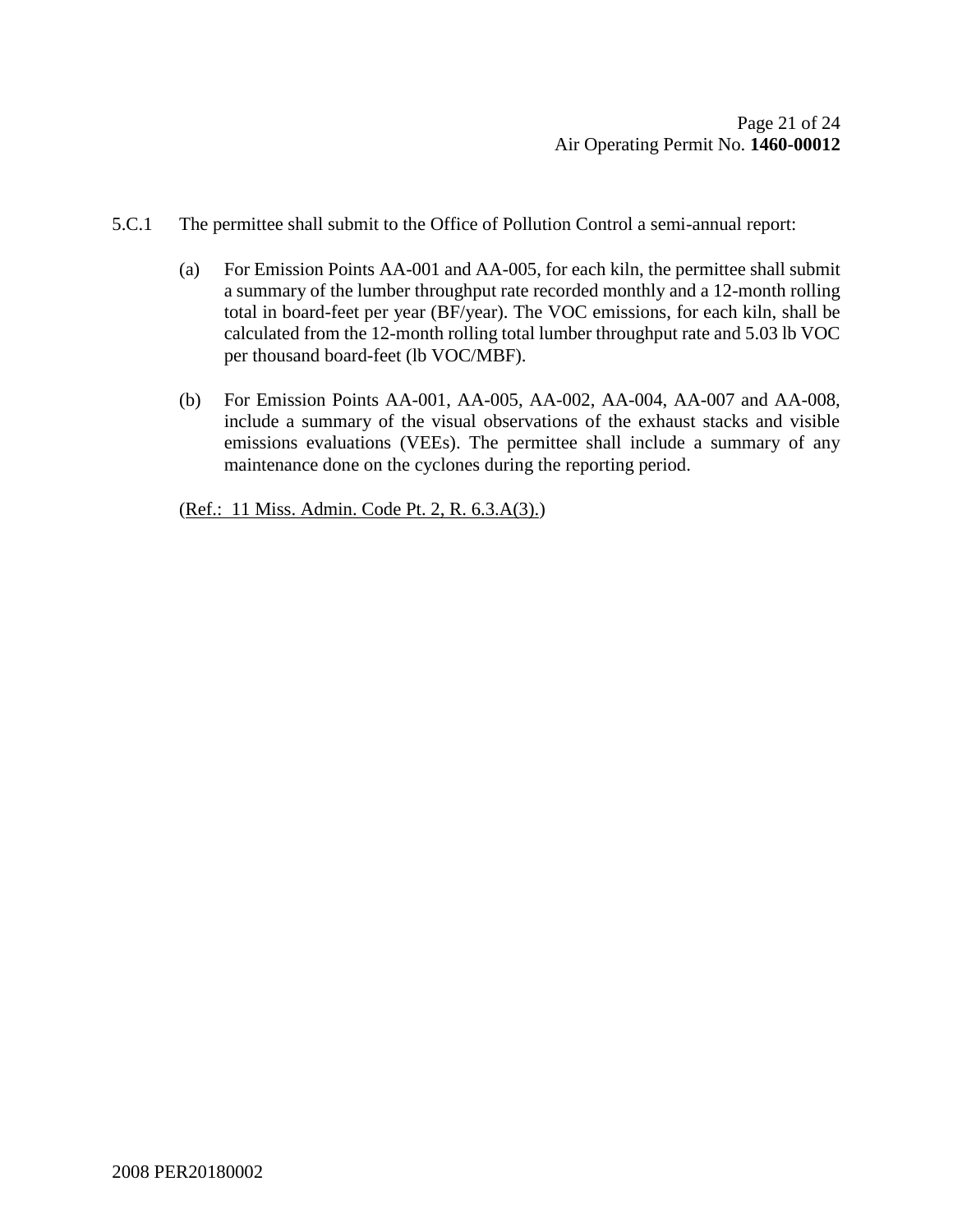Page 22 of [24](#page-23-0) Air Operating Permit No. **1460-00012**

## SECTION 6. ALTERNATIVE OPERATING SCENARIOS

6.1 None permitted.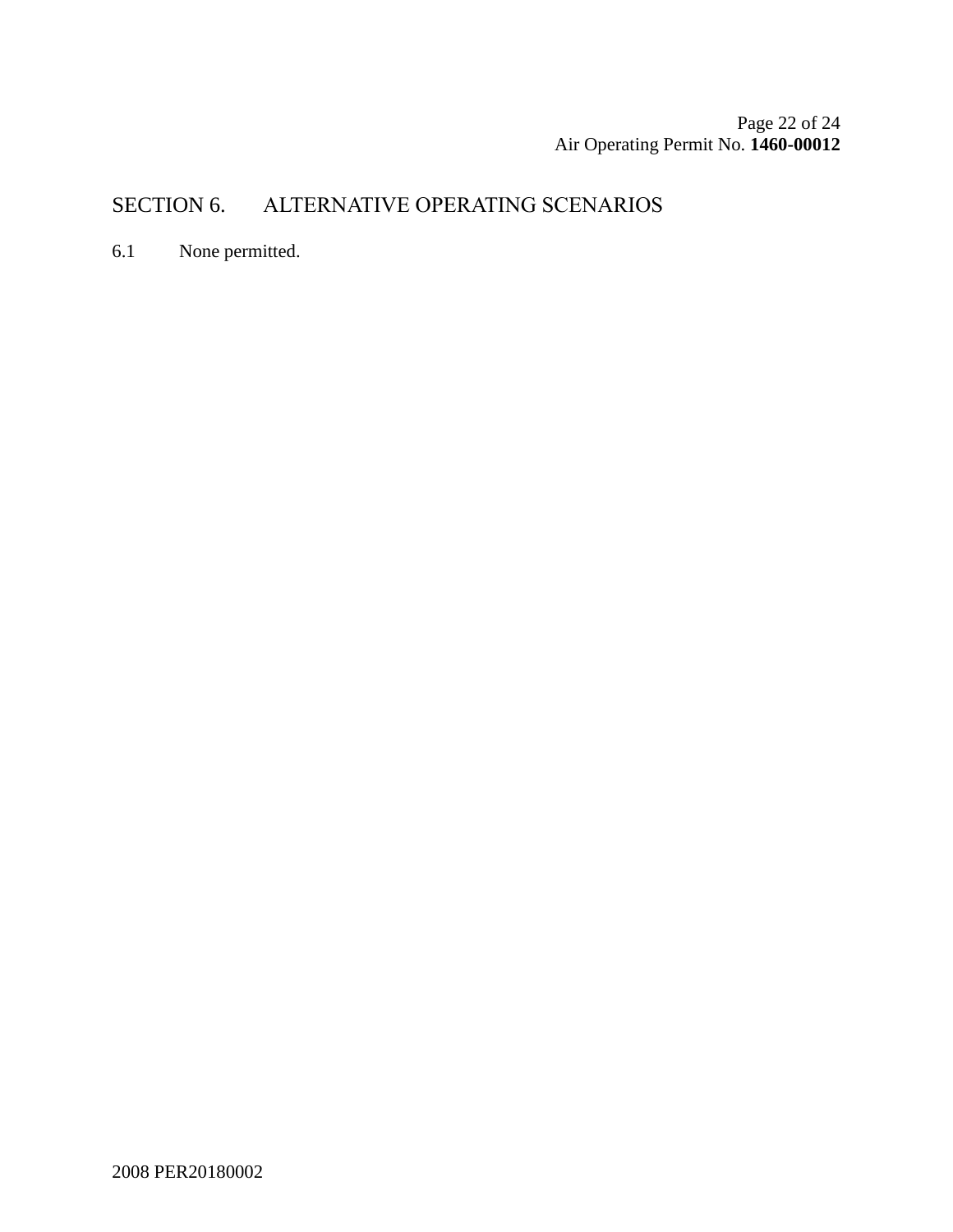## SECTION 7. TITLE VI REQUIREMENTS

The following are applicable or potentially applicable requirements originating from Title VI of the Clean Air Act – Stratospheric Ozone Protection. The full text of the referenced regulations may be found on-line at **<http://www.ecfr.gov/>** under Title 40, or DEQ shall provide a copy upon request from the permittee.

- 7.1 If the permittee produces, transforms, destroys, imports or exports a controlled substance or imports or exports a controlled product, the permittee shall comply with the applicable requirements of 40 CFR Part 82, Subpart A – Production and Consumption Controls.
- 7.2 If the permittee performs service on a motor vehicle for consideration when this service involves the refrigerant in the motor vehicle air conditioner (MVAC), the permittee shall comply with the applicable requirements of 40 CFR Part 82, Subpart B – Servicing of Motor Vehicle Air Conditioners.
- 7.3 The permittee shall comply with the applicable requirements of 40 CFR Part 82, Subpart E – The Labeling of Products Using Ozone-Depleting Substances, for the following containers and products:
	- (a) All containers in which a class I or class II substance is stored or transported;
	- (b) All products containing a class I substance; and
	- (c) All products directly manufactured with a process that uses a class I substance, unless otherwise exempted by this subpart or, unless EPA determines for a particular product that there are no substitute products or manufacturing processes for such product that do not rely on the use of a class I substance, that reduce overall risk to human health and the environment, and that are currently or potentially available. If the EPA makes such a determination for a particular product, then the requirements of this subpart are effective for such product no later than January 1, 2015.
- 7.4 If the permittee performs any of the following activities, the permittee shall comply with the applicable requirements of 40 CFR Part 82, Subpart  $F -$  Recycling and Emissions Reduction:
	- (a) Servicing, maintaining, or repairing appliances;
	- (b) Disposing of appliances, including small appliances and motor vehicle air conditioners; or
	- (c) Refrigerant reclaimers, technician certifying programs, appliance owners and operators, manufacturers of appliances, manufacturers of recycling and recovery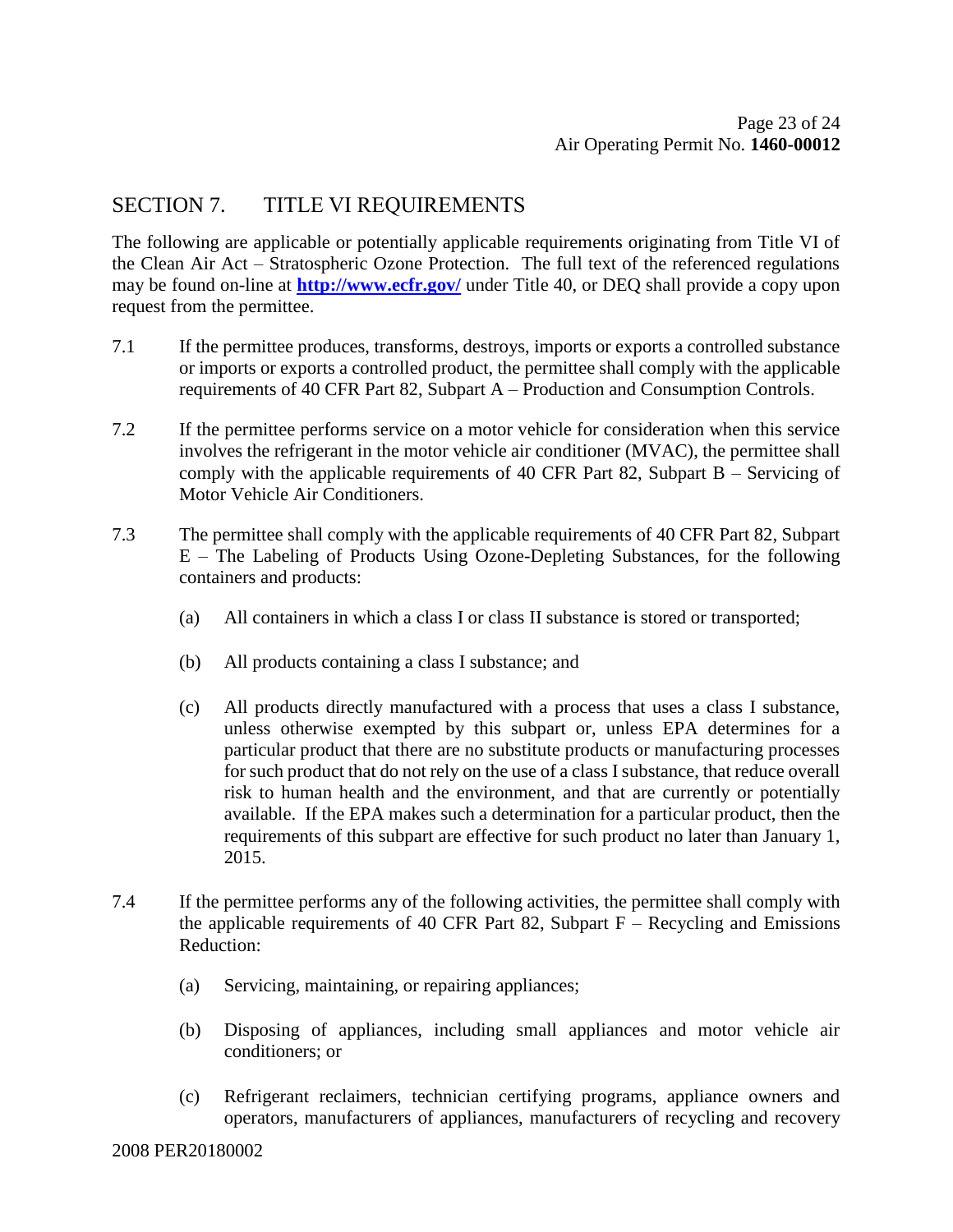equipment, approved recycling and recovery equipment testing organizations, as well as persons selling, offering for sale, and/or purchasing class I, class II, or nonexempt substitute refrigerants.

- 7.5 The permittee shall be allowed to switch from any ozone-depleting substance to any acceptable alternative that is listed in the Significant New Alternatives Policy (SNAP) program promulgated pursuant to 40 CFR Part 82, Subpart G – Significant New Alternatives Policy Program. The permittee shall also comply with any use conditions for the acceptable alternative substance.
- <span id="page-23-0"></span>7.6 If the permittee performs any of the following activities, the permittee shall comply with the applicable requirements of 40 CFR Part 82, Subpart H – Halon Emissions Reduction:
	- (a) Any person testing, servicing, maintaining, repairing, or disposing of equipment that contains halons or using such equipment during technician training;
	- (b) Any person disposing of halons;
	- (c) Manufacturers of halon blends; or
	- (d) Organizations that employ technicians who service halon-containing equipment.